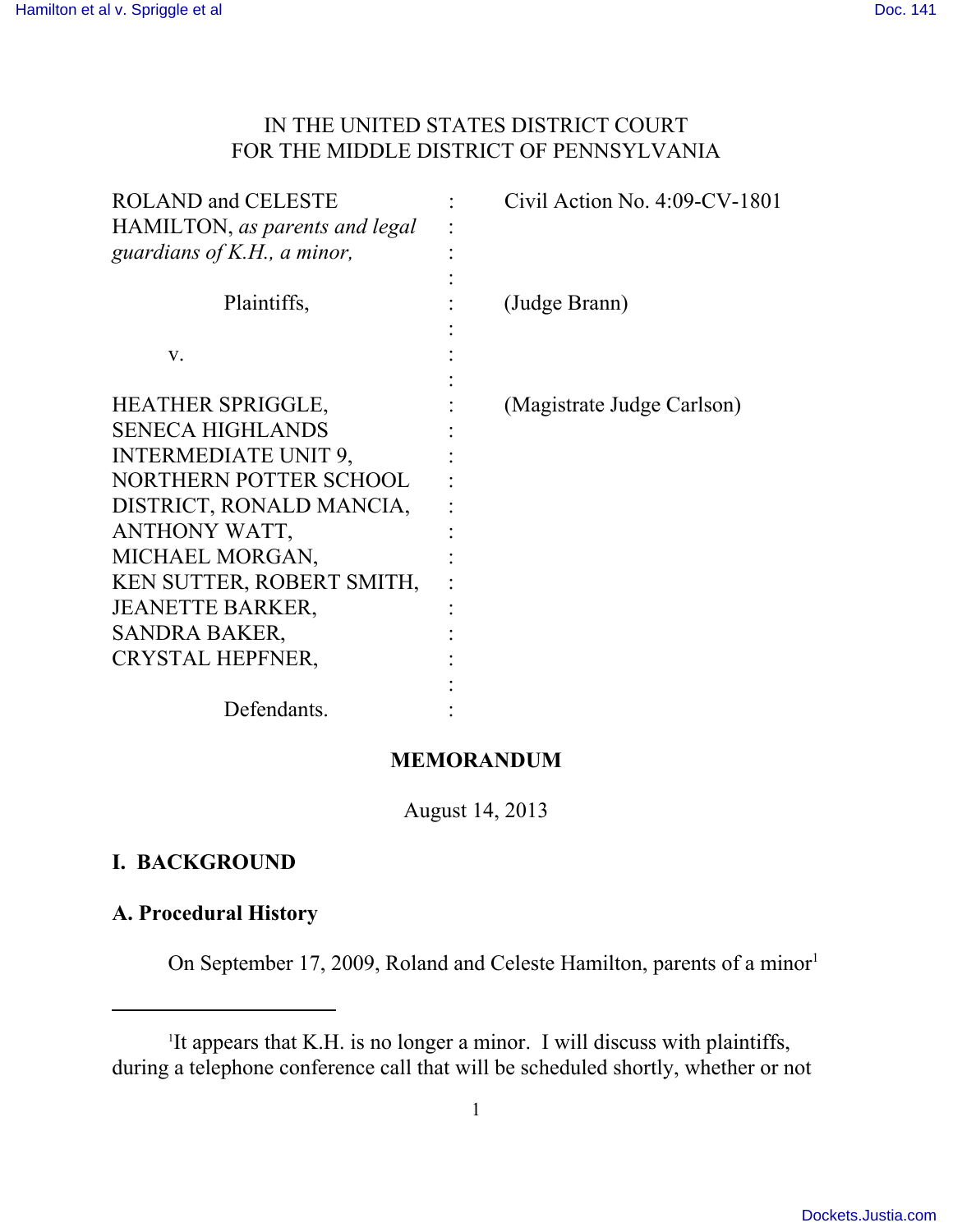son, K.H., filed the instant action. ECF No. 1. Because the undersigned writes only for the parties, and the matter is before the court via a thorough report and recommendation from Magistrate Judge Martin C. Carlson, and his suggested disposition will be adopted, although on a more narrow basis, I will conserve judicial resources and adopt, and incorporate by reference, various aspects of the report and recommendation. Thus, the procedural history of this matter is as set forth by Magistrate Judge Carlson on pages 10-14 of his report and recommendation. ECF No. 130. For the purposes of the instant memorandum and accompanying Order, it is only salient to note that the matter is proceeding on the Second Amended Complaint filed July 15, 2011. ECF No. 63. In addition, the undersigned will adopt, without further comment, the undisputed portions of the report and recommendation; and will only address the objections to the report and recommendation.

#### **B. Allegations in the Complaint and Undisputed Facts**

As an initial matter, all facts are adopted from the report and recommendation as set forth by Magistrate Judge Carlson. ECF No. 130, p 6-10.

K.H. is a largely non-verbal young man who was diagnosed as autistic and mentally retarded. During the 2005-2006 school year, K.H. was a 13-, then 14-,

the case caption should be changed.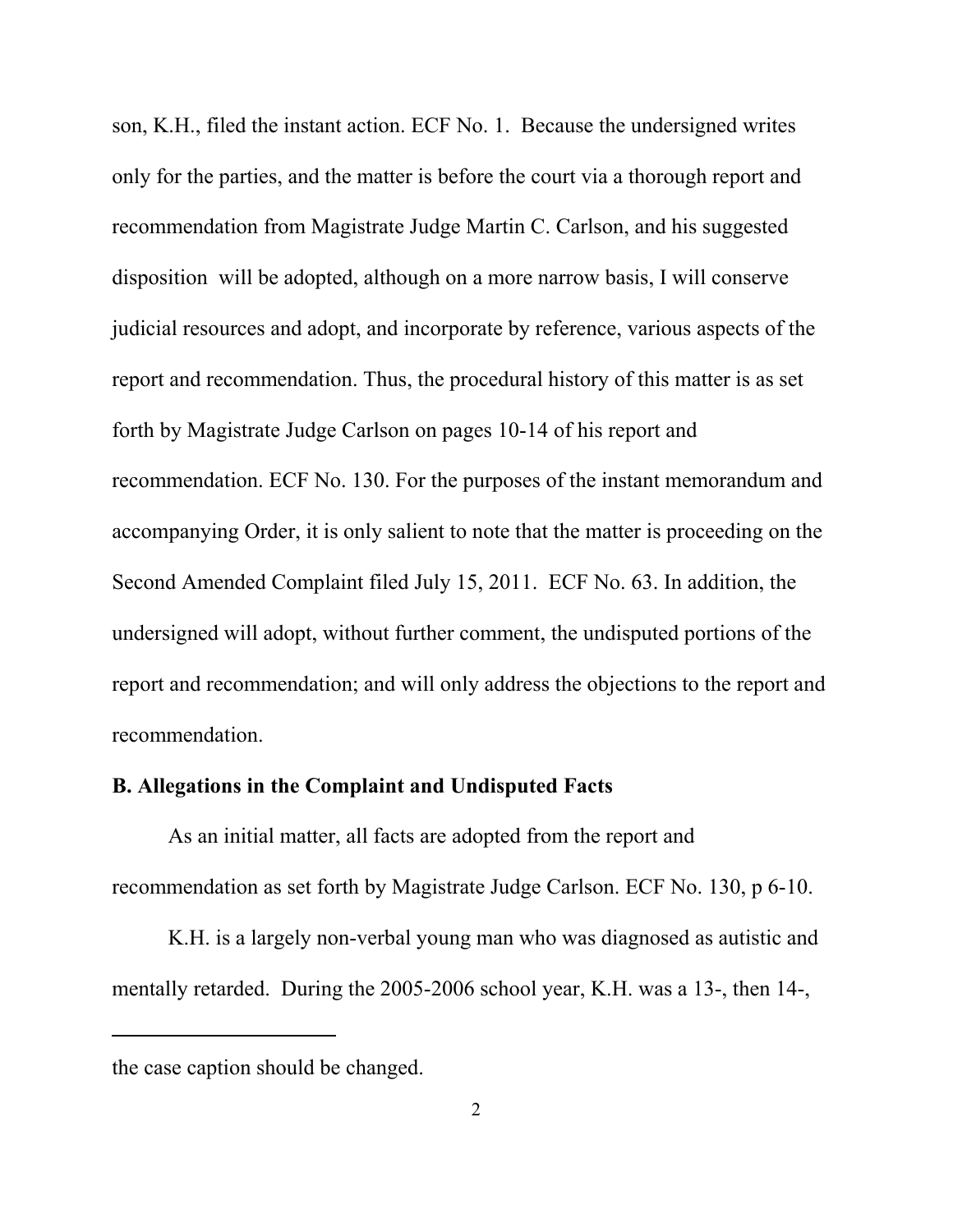year-old student in the special education program in the Northern Potter Elementary School in Ulysses, Pennsylvania. The Northen Potter School District is a defendant, as is the Seneca Highlands Intermediate Unit 9, the entity that operated the special education classroom in the Northern Potter Elementary School. It is undisputed that K.H.'s special education teacher, defendant Heather Spriggle, engaged in some nature and level of abuse of K.H, as she was convicted of the summary offense of harassment of K.H. and the Commonwealth of Pennsylvania's Professional Standards and Practices Commission revoked Spriggle's professional educator certification.

Also named as defendants are Ronald Mancia, the director of special education; Anthony Watt, the supervisor of special needs; Michael Morgan, the school principal; Ken Sutter, a behavior specialist; Robert Smith, the superintendant of schools; Jeanette Barker, a classroom aide; Sandra Baker, a classroom aide; and Crystal Hepfner, a classroom aide.

According to Magistrate Judge Carlson, resolving any undisputed facts in favor of the non-moving plaintiffs, the facts are as follows.

Spriggle demeaned and abused K.H., including through the use of inappropriate physical force, despite the availability of less restrictive measures and techniques. The evidence documents a catalogue of cruelty by Spriggle, a compelling pattern of abuse. Some of these instances of allegedly abusive conduct included bending K.H.'s fingers until they popped audibly and caused him to scream in pain; pulling his hair;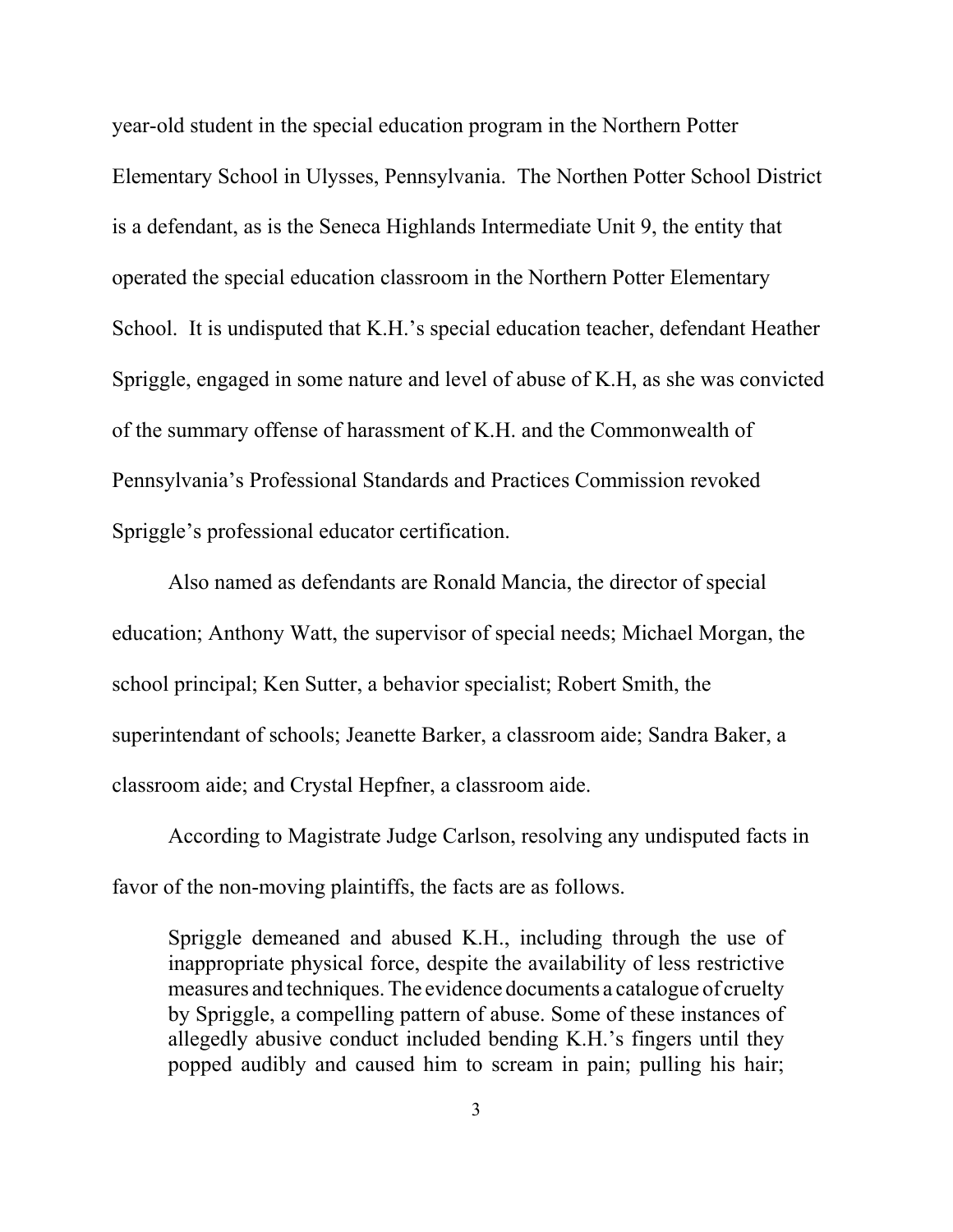twisting his arms and bending them behind his back; grabbing and throwing K.H.; pulling and shoving him; throwing him violently into a cubby area with such force that one or more aides was concerned he was injured; pinching him; depriving him of food all day; and placing liquid soap in K.H.'s mouth and holding it shut.

[The] sobering array of abuse [also included] sitting on his back while he was laying on the floor; hauling him violently out of the room and into the hall, using such force that he had red marks on his back; throwing him into a cubby area with such explosiveness that it caused a teacher's aide to be concerned about K.H.'s neck; bending K.H.'s finger back so hard that it made an audible popping noise, causing him to scream in pain; pulling K.H.'s chair out from under him when he was trying to sit down; twisting his arm forcefully behind his back; pulling his hair; depriving him of food all day; and filling his mouth with liquid soap and holding his mouth closed.

Beginning in November 2005, the three aides working in Spriggle's classroom became sufficiently alarmed at her conduct toward K.H. and her manner of running her classroom, that they reported their concerns to Ken Sutter and Anthony Watt. Ronald Mancia was informed at this time about some of the allegations about Spriggle's conduct and potential mistreatment of students. Although there is some evidence that Mancia looked into these allegations, it appears that the claims were discounted, and it appears that little was done in response.

[Moreover,] there is also evidence to show that [Mancia and Watt] had previously been made aware of Spriggle's allegedly assaultive conduct towards another special education student, [T.J.] and that an investigation into her conduct was undertaken that resulted in the intervention of officials, pictures of injuries allegedly caused by Spriggle [bruises on his body], and a letter being placed in Spriggle's personnel file - but no additional precautions were taken to protect K.H. and other students who were placed under Spriggle's care and instruction in the intermediate classroom during 2005-2006.

A former employee of the intermediate unit, Amy Hathaway, testified that she met frequently with Watt about her concerns after leaving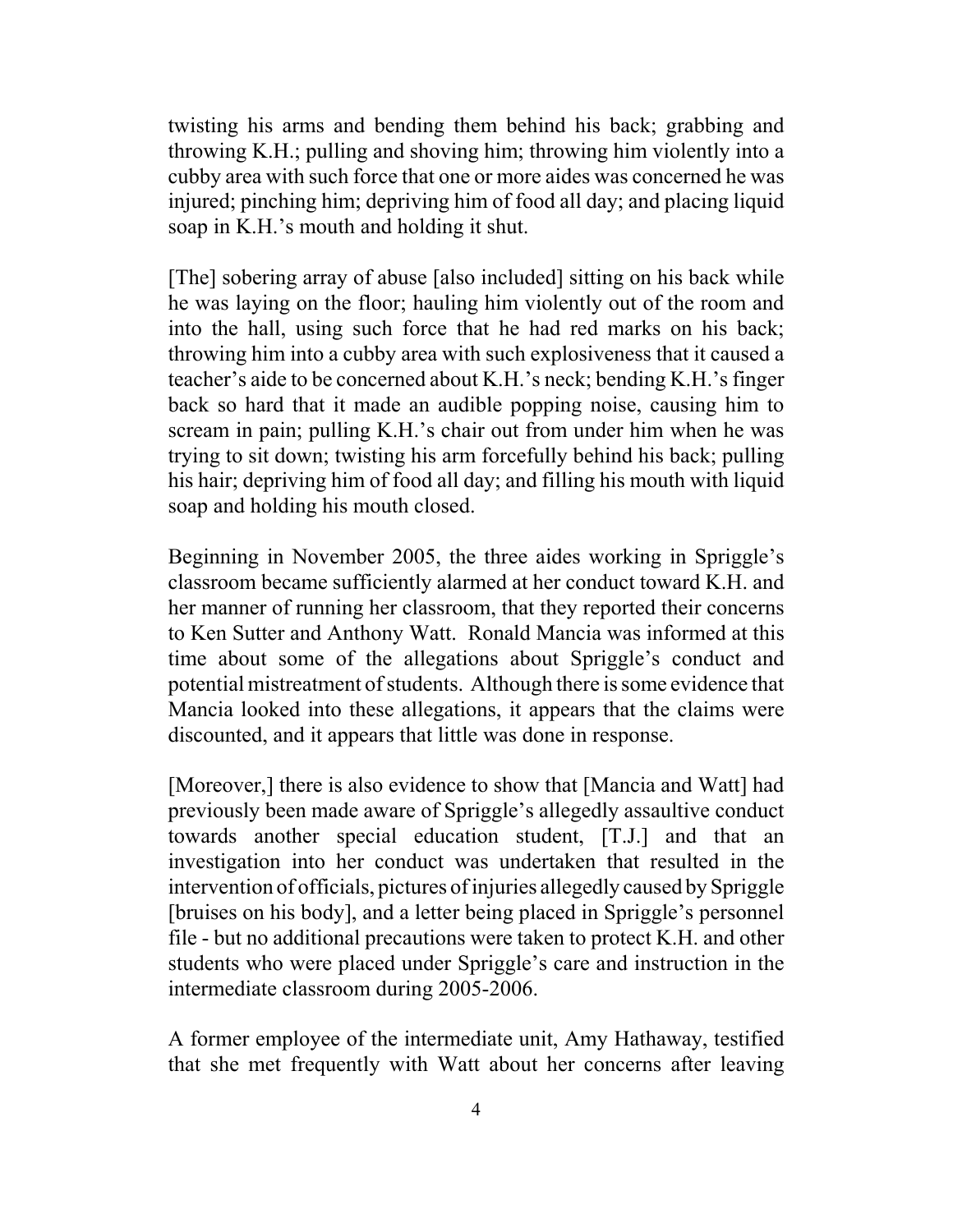Spriggle's classroom, and that she was concerned about leaving the students alone with Spriggle.

When Spriggle's conduct remained a matter of concern into 2006, the aides brought further concerns to the attention of Principal Morgan, Anthony Watt and Ronald Mancia in February and March 2006. In March, Mancia and Watt conducted interviews with Spriggle and the teacher's aides about the allegations. Mancia also interviewed [two others who were present in the classroom at times], who reported concerns about Spriggle's conduct in the classroom, although they did not claim to witness actual physical abuse of students. Ultimately Mancia determined that no abuse had occurred, and credited Spriggle's account in favor of the allegations made by three aides who worked in her classroom.

The evidence shows that although complaints were made to Ronald Mancia and Anthony Watt in the fall of 2005, there was no intervention in Spriggle's classroom, and the evidence suggests that Mancia determined that the aides' complaints were not credible or cause for concern at that time...[I]n February, 2006, these teacher's aides reported their concerns not only to Ronald Mancia, who was responsible for the intermediate unit, but also to Michael Morgan, the principal of the school in which Spriggle worked, and to Anthony Watt.

The factual record [shows that similar complaints] had been raised by the family of another autistic student in Spriggle's classroom, T.J.

These complaints were not isolated; to the contrary, all three teacher's aides reported to one or more of the school district and intermediate unit defendants about their concerns on more than one occasion, starting in the fall of 2005 and continuing into the second semester of school in February 2006. Additional intermediate unit staff spoke with Ronald Mancia in March 2006, and shared with him their concerns about Spriggle, which corroborated some complaints about her conduct in the classroom and her gruff treatment of the special needs children she taught, if falling short of claiming that she was actually abusing children. Other staff brought their concerns to Principal Morgan, who expressed confusion about what he could do, and who declined the aides' request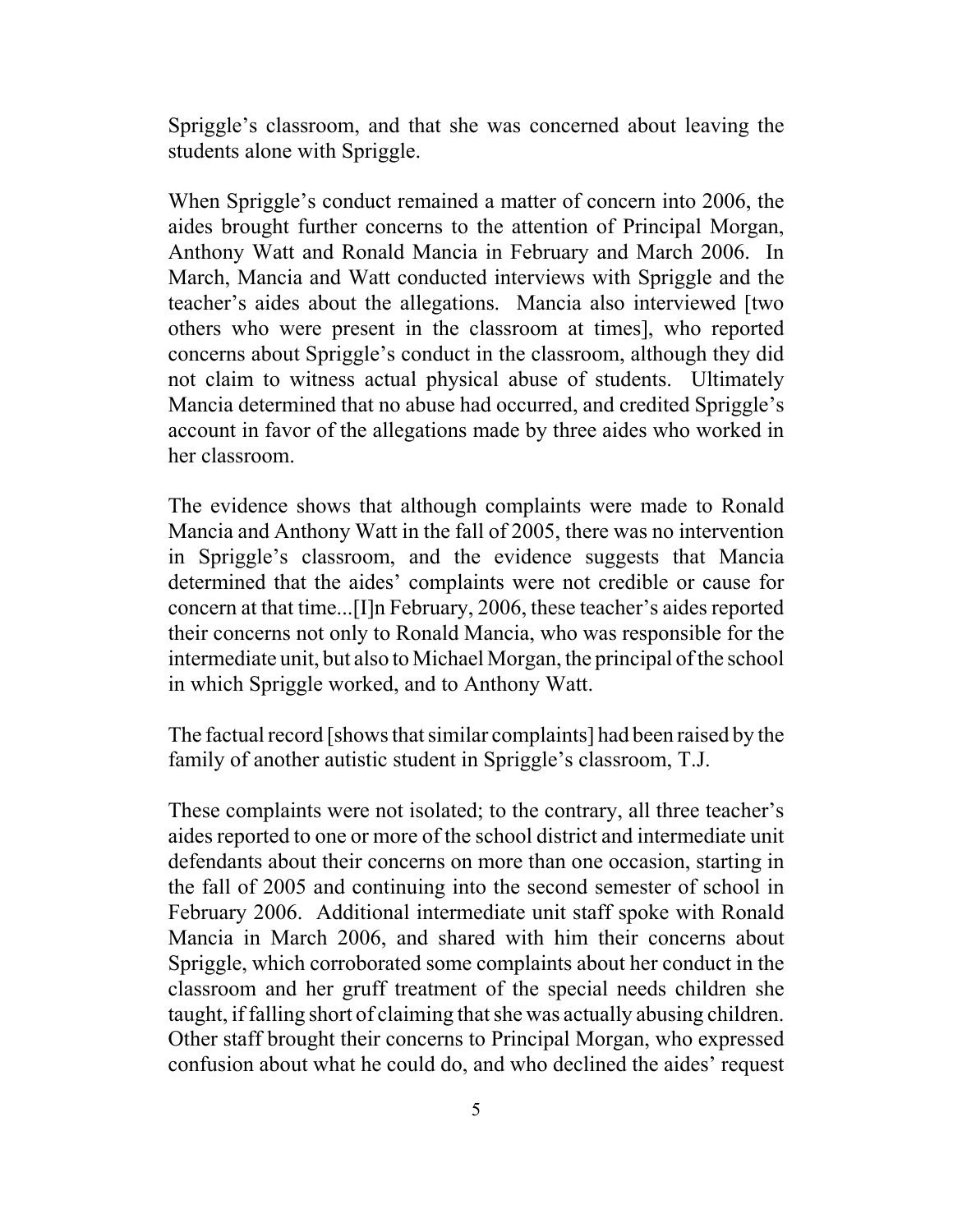that he come take the simple step of looking at Spriggle's classroom himself.

[Either Mancia or Watt, or both, prepared a document]...with...new rules ...that there was to be no further student discipline unless two school personnel were present. Notably, the document also directed the classroom personnel to report to Michael Morgan and Anthony Watt any form of "abuse" that was witnessed.

Notably, none of the supervisory officials within the school district or the intermediate unit ever contacted K.H.'s parents about the allegations, or about the investigation into Spriggle's treatment of students in her classroom. In fact, staff were forbidden from communicating their concerns to K.H.'s parents, shrouding this suspected abuse in silence. Even though K.H. was largely non-verbal, and thus apparently had little ability to inform his parents about his experience in school, Mancia instructed the teacher's aides that they were not to contact the parents about the investigation. Uninformed during the school year, K.H.'s parents observed him developing an increasingly strong aversion to school in 2005-2006, including negative reaction to discussing school and increased aggression.

Following the end of the school year, one of the teacher's aides, Jeanette Barker, felt compelled to resign. In doing so, she wrote a letter to officials with the intermediate unit, the superintendent, and members of the Northern Potter School District in which she made a number of allegations about Spriggle's unprofessional conduct, and her alleged mistreatment of students, among other matters. After writing this letter, Barker called Celeste H[amilton] to inform her about [Barker's] resignation, and to inform [Hamilton] personally about [Barker's] concerns over how K.H. had been treated during the school year. Following receipt of this information in the summer, Celeste H[amilton] brought the matter to the attention of law enforcement. A criminal investigation was later undertaken, and Spriggle was charged and convicted of the summary offense of harassment, given probation, and ordered to perform community service.

Later, following an investigation by state officials, the Commonwealth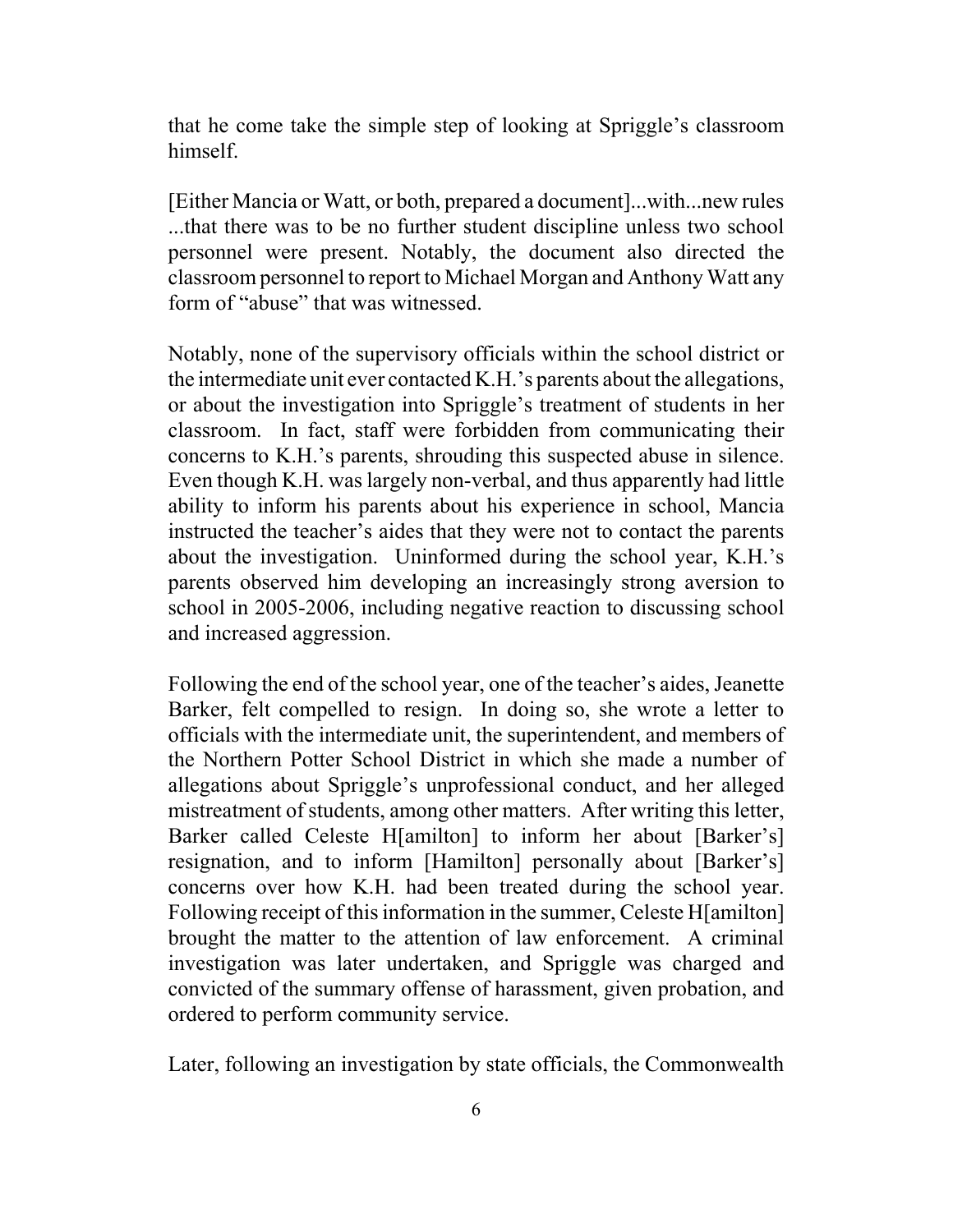of Pennsylvania Professional Standards and Practices Commission issued an order on March 12, 2012, revoking Heather Spriggle's professional educator certification.

Report and Recommendation, ECF No. 130 at 7-10; 27-30; 38-40; 44; 53; 58. (internal citations omitted).

Spriggle has made no effort to defend this action. The summons was returned as executed by the process server, and signed by Spriggle on November 17, 2009. Spriggle has not had an attorney file an appearance on her behalf, nor has she answered the complaint, nor attempted to defend this action. Spriggle may conclude by her conduct to date that she can escape the long-arm of the law simply by ignoring the liability that may be imposed on her. She is wholly incorrect. Plaintiffs should be prepared to discuss during the telephone conference call that will be scheduled shortly, what steps to take against Spriggle as this matter proceeds forward.

The Second Amended Complaint contains eight counts. July 15, 2011, ECF No. 63. Count I is alleges a violation of Section 504 of the Rehabilitation Act against the two institutional defendants. Count II alleges a violation of 42 U.S.C. § 1983 against all nine individual defendants; specifically plaintiffs allege that defendants are liable under the "state created danger" theory of substantive due process liability. Count III alleges a violation of Article I, Section 26 of the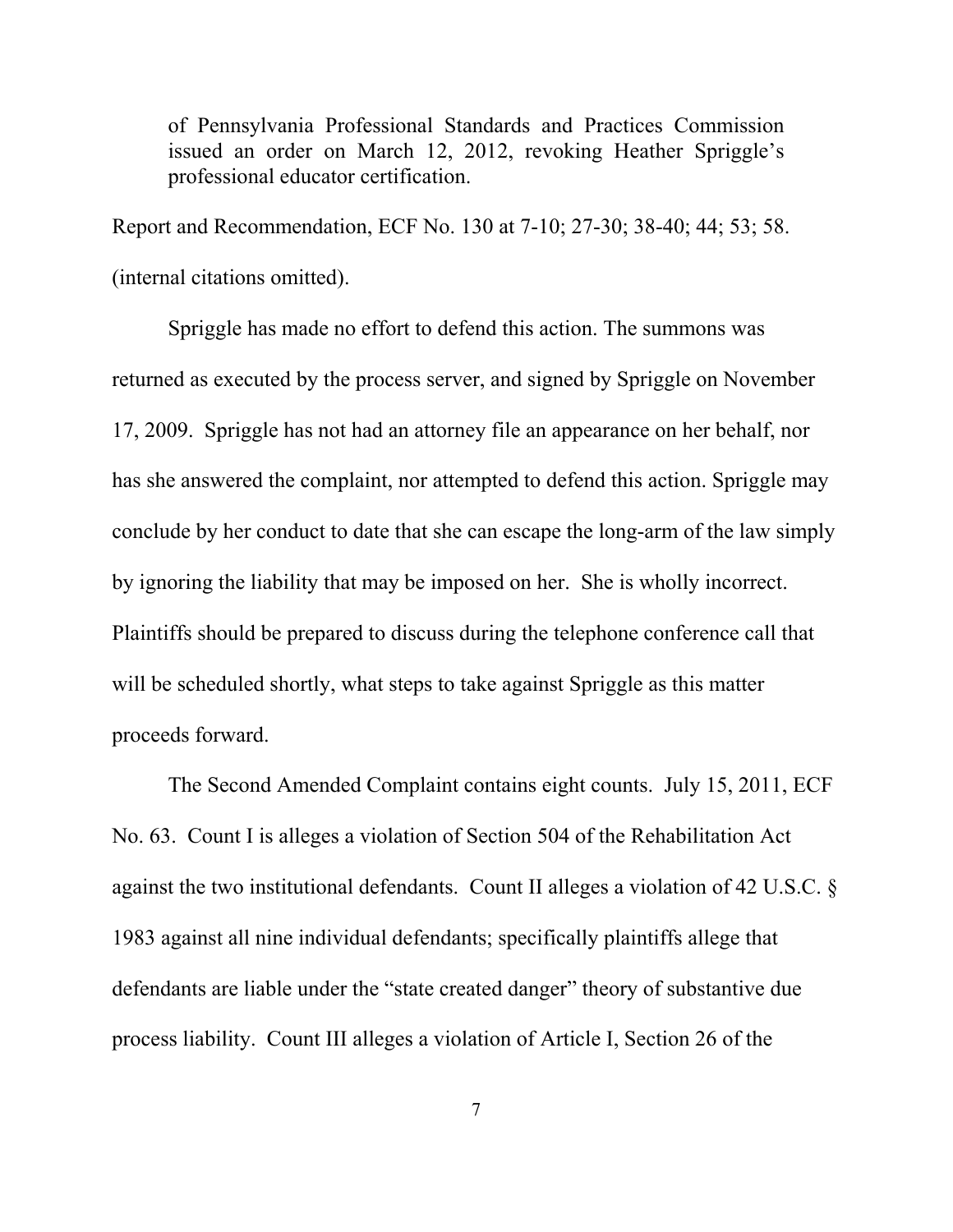Pennsylvania Constitution against the two institutional defendants. Counts IV through VII are allegations of Negligence, Assault, Battery and Intentional Infliction of Emotional Distress, respectively, all against Spriggle. The final Count, Count VIII, is a demand for punitive damages against all nine individual defendants.

## **B. Report & Recommendation**

On February 7, 2013, Magistrate Judge Carlson issued a 79-page report and recommendation. ECF No. 130. The report and recommendation will be adopted in its entirety, but, as noted above, on narrower grounds. The report and recommendation thoroughly explores the nuances of the body of law applicable to the instant action. The parties have filed multiple objections, and should feel assured that the undersigned has expended a great deal of time examining both the report and recommendation and the objections. As I will explain below, I have found no flaw in Magistrate Judge Carlson's recommended disposition of the summary judgment motions.

Magistrate Judge Carlson recommended that the motions for summary judgment from the three classroom aides, Sandra Baker, Jeanette Barker and Crystal Hepfner be granted; the motions for summary judgment from Ken Sutter and Robert Smith be granted; and the motions for summary judgment from the two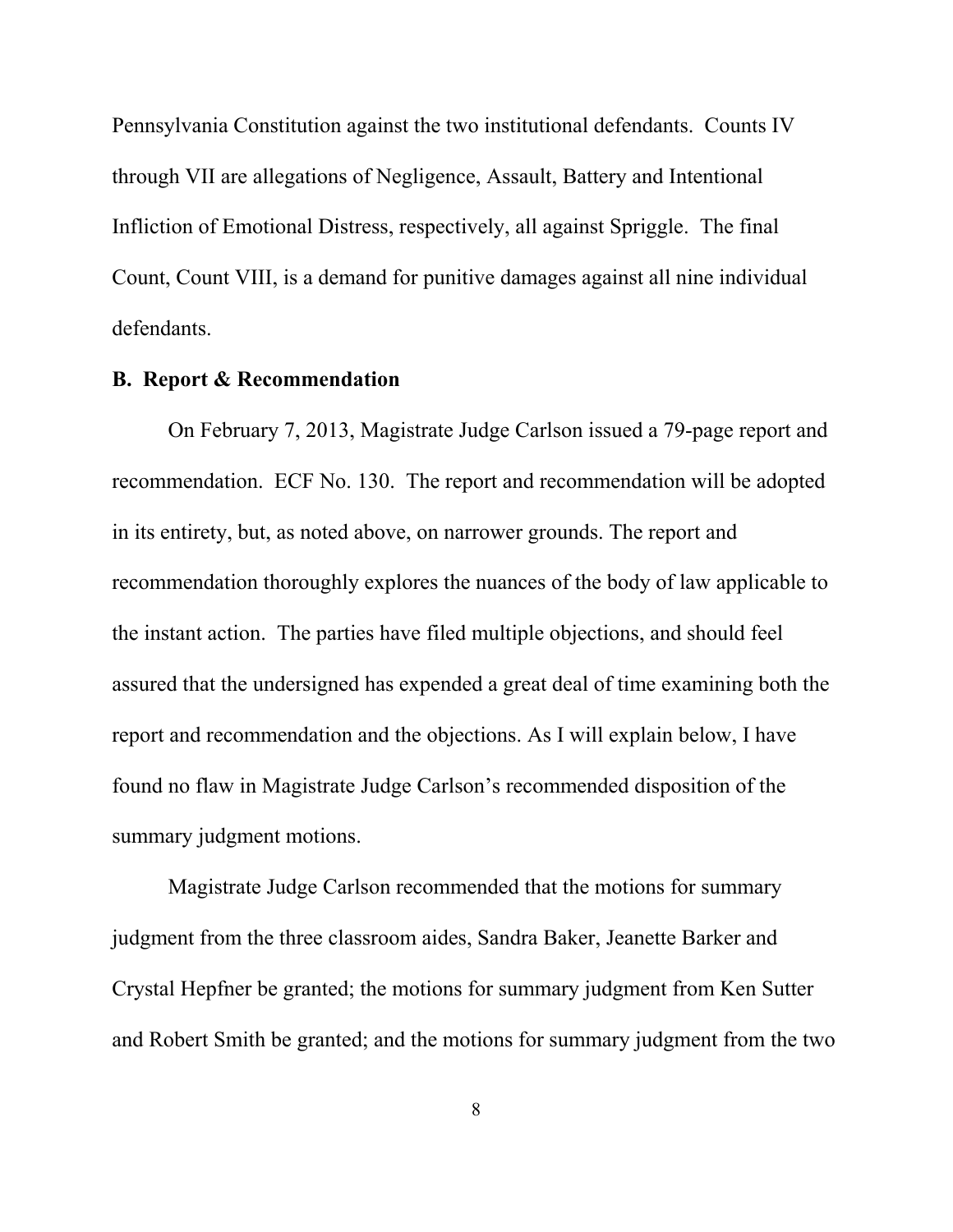institutional defendants be granted. These recommended dismissals result in the recommended dismissal of Counts I and III of the second amended complaint. Finally, Magistrate Judge Carlson recommended that the motions for summary judgment from Ronald Mancia, Anthony Watt and Michael Morgan be denied.

#### **C. Objections to the Report & Recommendation**

When objections are filed to the report and recommendation of a magistrate judge, the district court makes "a *de novo* determination of those portions of the report or specified proposed findings or recommendations to which objections are made." 28 U.S.C. § 636(b)(1)(C); *United States v Raddatz,* 447 U.S. 667, 674-75; 100 S.Ct. 2406; 65 L. Ed. 2d 424 (1980). The court may accept, reject or modify, in whole or in part, the magistrate judge's findings or recommendations. *Id.* Although the standard of review is *de novo*, 28 U.S.C. § 636(b)(1) permits whatever reliance the district court, in the exercise of sound discretion, chooses to place on a magistrate judge's proposed findings and recommendations. *Raddatz*, 447 U.S. at 675; *see also Mathews v Weber*, 423 U.S. 261, 275 (1976); *Goney v. Clark*, 749 F.2d 5, 7 (3d Cir. 1984).

Plaintiffs object to the report and recommendation for three reasons. First, plaintiffs object to the recommended dismissal of Sandra Baker, Jeanette Barker, Crystal Hepfner and Ken Sutter (but did not object to the recommended dismissal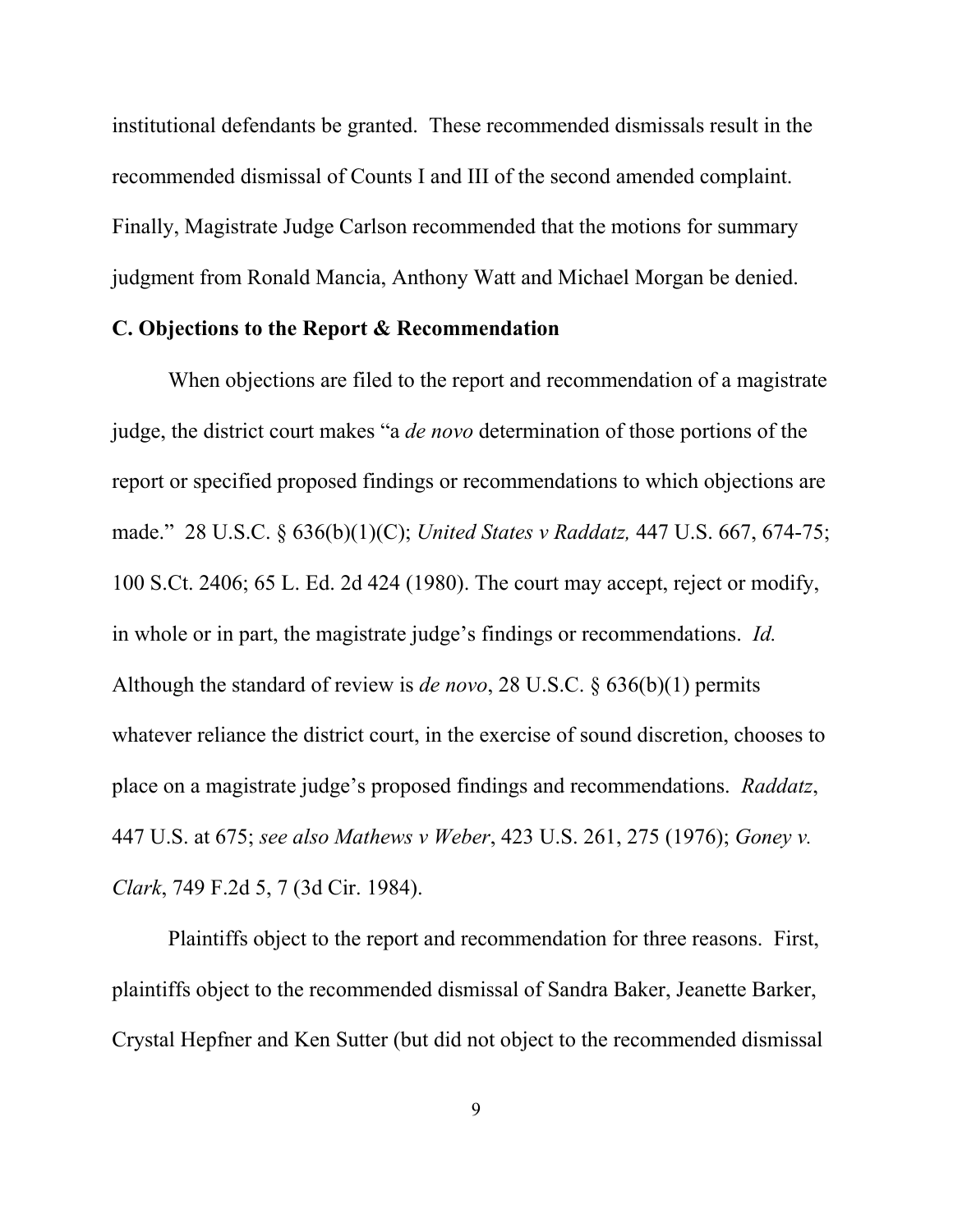of Robert Smith), arguing that there are contested issues of material fact remaining respecting each of these four defendants. Next, plaintiffs argue that the claim pursuant to Section 504 of the Rehabilitation Act does not require exhaustion of administrative remedies. Lastly, plaintiffs argue that their motion to supplement should be granted.

Ronald Mancia, Anthony Watt and Michael Morgan object to the recommendation that the § 1983 state-created danger claim be able to proceed as to them because they argue there was no serious injury to K.H., and that there is no evidence of any affirmative acts by these Defendants to increase K.H.'s exposure to danger. In addition, these Defendants suggest that they should be entitled to the protection of a qualified immunity defense.

### **II. STANDARD OF REVIEW**

#### **A. Summary Judgment**

Summary judgment is appropriate when first, there are no material facts in dispute; and second, one party is entitled to judgment as a matter of law. *Int'l Union, United Mine Workers of Am. v. Racho Trucking Co.*, 897 F.2d 1248, 1252 (3d Cir. 1990) (citing Fed. R. Civ. Pro. 56(c)).

A district court may properly grant a motion for summary judgment "if the pleadings, depositions, answers to interrogatories, and admissions on file, together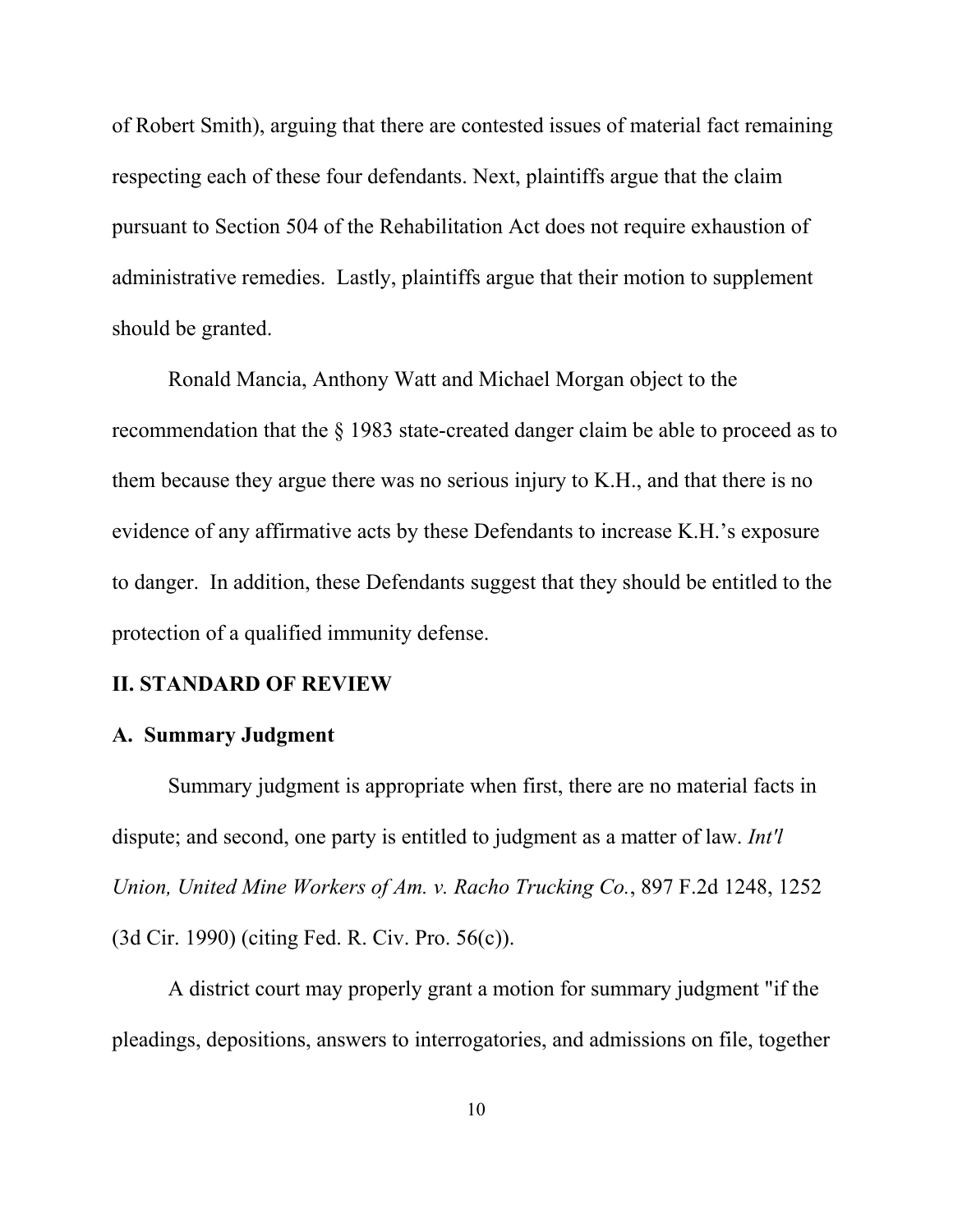with the affidavits, if any, show that there is no genuine issue as to any material fact and that the moving party is entitled to a judgment as a matter of law." Fed. R. Civ. P. 56(c). An issue is genuine "if the evidence is such that a reasonable jury could return a verdict for the nonmoving party." *Anderson v. Liberty Lobby, Inc.*, 477 U.S. 242, 248 (1986). "Material facts" are those which might affect the outcome of the suit. *Id.*

Regardless of who bears the burden of persuasion at trial, the party moving for summary judgment has the burden to show an absence of genuine issues of material fact. *Aman v. Cort Furniture Rental Corp.*, 85 F.3d 1074, 1080 (3d Cir. 1996) (internal citations omitted). To meet this burden when the moving party does not bear the burden of persuasion at trial, the moving party must show that the evidentiary materials of record, if reduced to admissible evidence, would be insufficient to carry the nonmovant's burden of proof at trial. *Jalil v. Avdel Corp.*, 873 F.2d 701, 706 (3d Cir. 1989) (quoting *Chippolini v. Spencer Gifts, Inc.*, 814 F.2d 893, 896 (3d. Cir. 1987)); *see Celotex Corp. v. Catrett*, 477 U.S. 317, 323 (1986). More simply put, a party moving for summary judgment who does not bear the burden of persuasion at trial is not required to negate the nonmovant's claim, but only point out a lack of evidence sufficient to support the nonmovant's claim. *Country Floors, Inc. v. Partnership Composed of Gepner and Ford*, 930 F.2d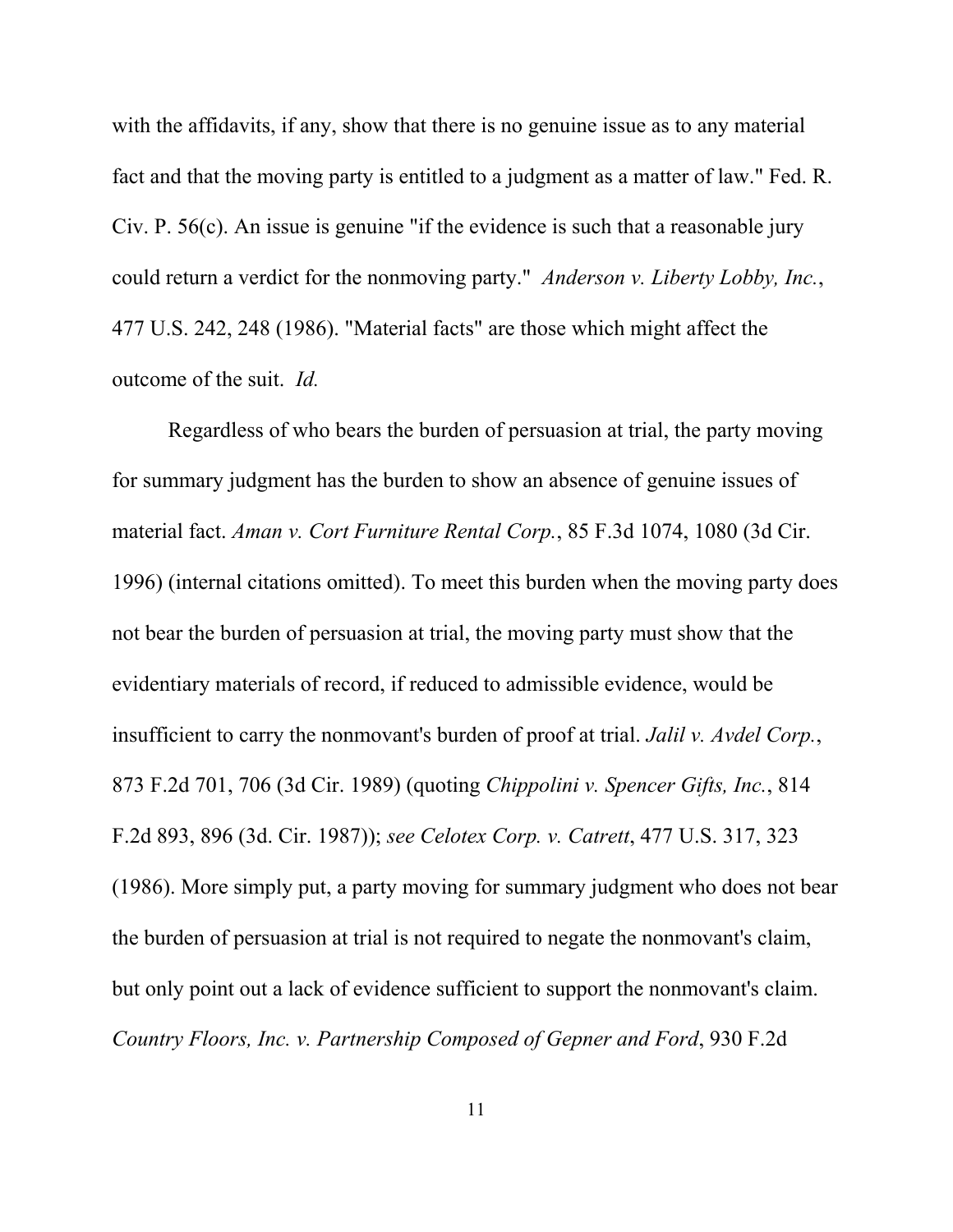1056, 1061 (3d Cir. 1991).

Once the moving party meets its burden of showing an absence of genuine issues of material fact, the nonmoving party must provide some evidence that a issue of material fact remains. *Matushita Elec. Indus. Co. v. Zenith Radio Corp.*, 475 U.S. 574, 586 (1986). The nonmoving party, however, cannot do so by merely offering general denials, vague allegations, or conclusory statements; rather the party must point to specific evidence in the record that creates a genuine issue as to a material fact. *Celotex*, 477 U.S. at 32; *Ridgewood Bd. of Educ. v. N.E. ex rel. M.E.*, 172 F.3d 238, 252 (3d Cir. 1999).

#### **B. Plaintiff's Rehabilitation Act Claim**

As Magistrate Judge Carlson completely and correctly discussed in his report and recommendation, claims brought pursuant to the Rehabilitation Act seeking relief also available under the IDEA, are required to exhaust all administrative remedies as required under the IDEA. Report and Recommendation, ECF No. 130 at 18-19 (internal citations omitted).

## **C. Plaintiff's §1983 State Created Danger Theory of Liability Claim**

In order for plaintiffs to prevail under § 1983 they must establish two elements: first, that the conduct complained of was committed by a person acting under color of state law; and second, that the conduct deprived the plaintiff of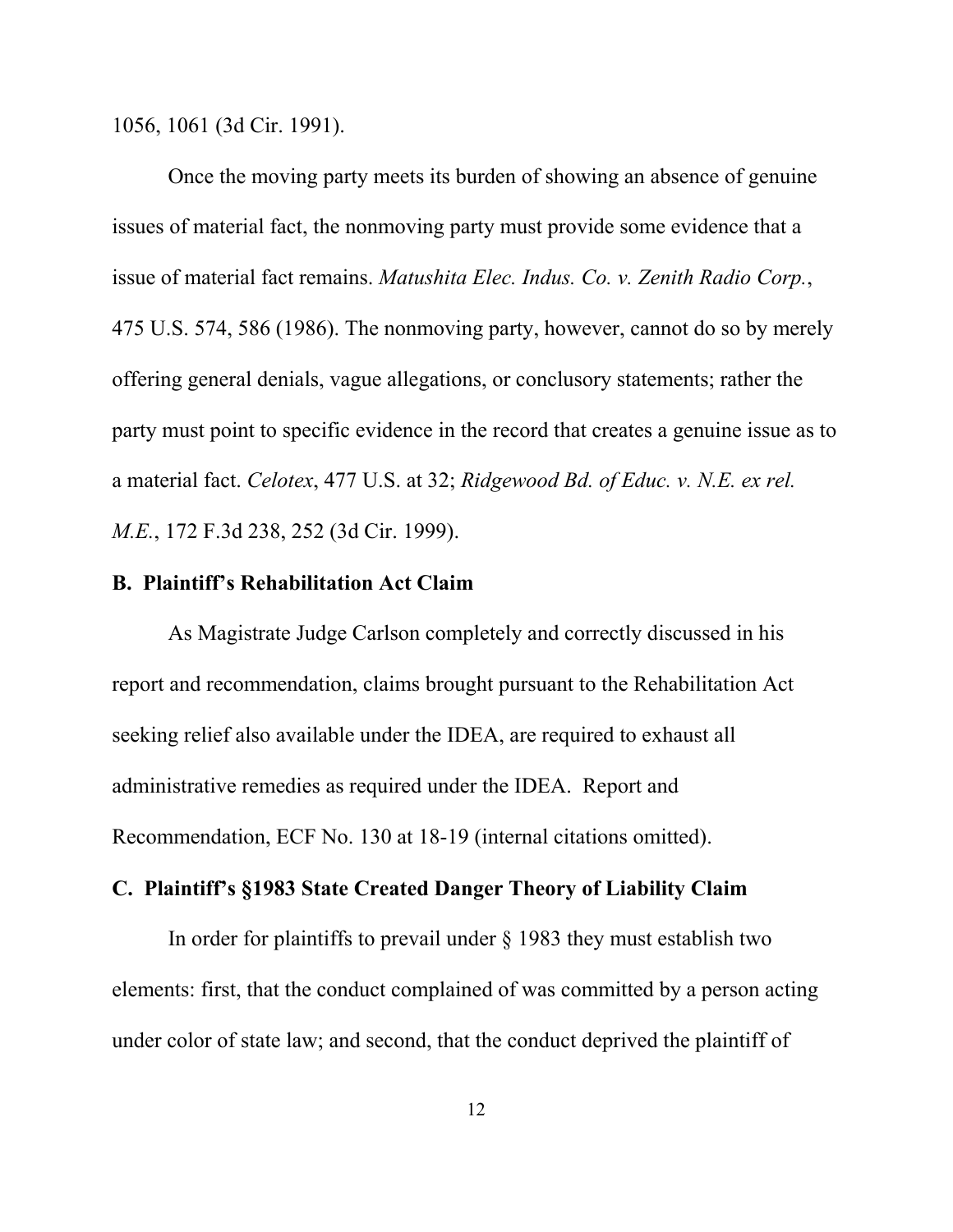rights, privileges, or immunities secured by the Constitution or laws of the United States. *See Kost v. Kozakiewicz*, 1 F.3d 176, 184 (3d Cir. 1993). Defendants do not dispute that the conduct complained of was committed by persons acting under color of state law. Defendants dispute the second element that establishes a claim under §1983, namely, they argue that plaintiff was not deprived of the rights, privileges or immunities secured by the Constitution or laws of the United States.

Plaintiffs bring their § 1983 claim under the *Fourteenth Amendment's* substantive due process clause as a state created danger theory of liability claim. The Third Circuit Court of Appeals accepted the state created danger theory of liability as an actionable claim in this circuit in 1996. Because this is a relatively recent development in Constitutional law, an examination of how the right was developed is instructive.

In 1977, the United States Supreme Court addressed Florida's corporal punishment laws under the rubric of the *Eighth Amendment's* cruel and unusual punishment clause and under the *Fourteenth Amendment's* procedural due process clause. *See Ingraham v. Wright*, 430 U.S. 651, 97 S. Ct. 1401, 51 L. Ed. 2d 711 (1977). Florida law authorized "paddling the recalcitrant student on the buttocks with a flat wooden paddle measuring less than two feet long, three to four inches wide, and about one-half inch thick." *Id.* at 656. "The normal punishment was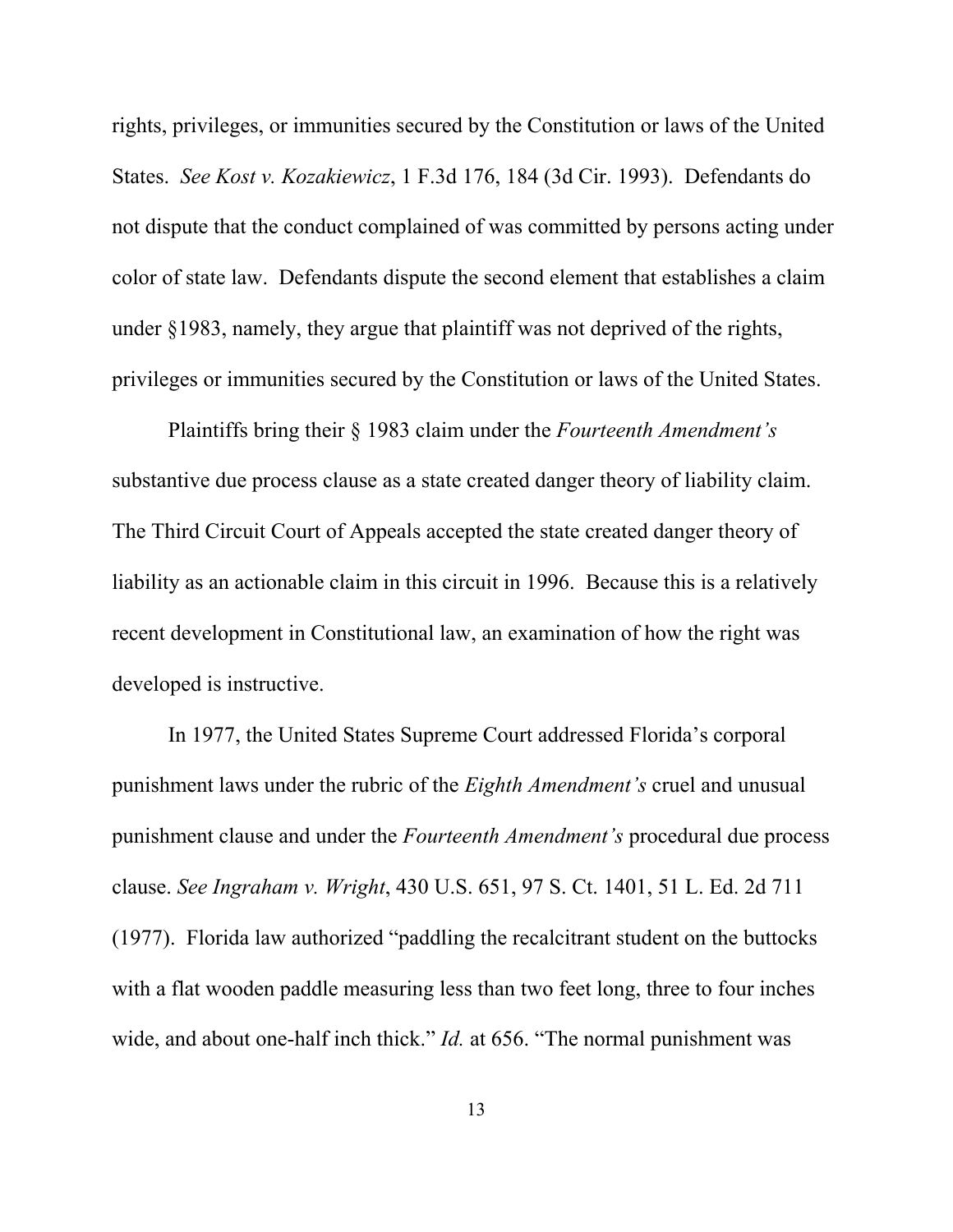limited to one to five "licks" or blows with the paddle and resulted in no apparent physical injury to the student." *Id.* at 656-657. Ingraham, an able-bodied junior high school student was subjected to 20 plus licks with the paddle, which resulted in his suffering from a hematoma that required medical attention. *See id.* at 657. Another able-bodied student, Andrews, was struck on his arms twice, once resulting in the loss of the full use of his arm for a week. *See id.*

In holding that corporal punishment does not violate the *Eighth Amendment,* the United States Supreme Court stated that "[t]eachers may impose reasonable but not excessive force to discipline a child." *Id.* at 661. "[A] teacher or administrator [may use such force as he or she] "reasonably believes to be necessary for (the child's) proper control, training or education." *Id. citing* Restatement (Second) of Torts § 147(2) 1965. The Court went on to state, "[e]xcept perhaps when very young, the child is not physically restrained from leaving school during school hours; and at the end of the school day, the child is invariably free to return home." *Id.* at 670. "Even while in school, the child brings with him the support of family and friends and is rarely apart from teachers and other pupils who may witness and protest any instances of mistreatment." *Id.* 

"All of the circumstances are to be taken into account in determining whether the punishment is reasonable in a particular case." *Id.* "Among the most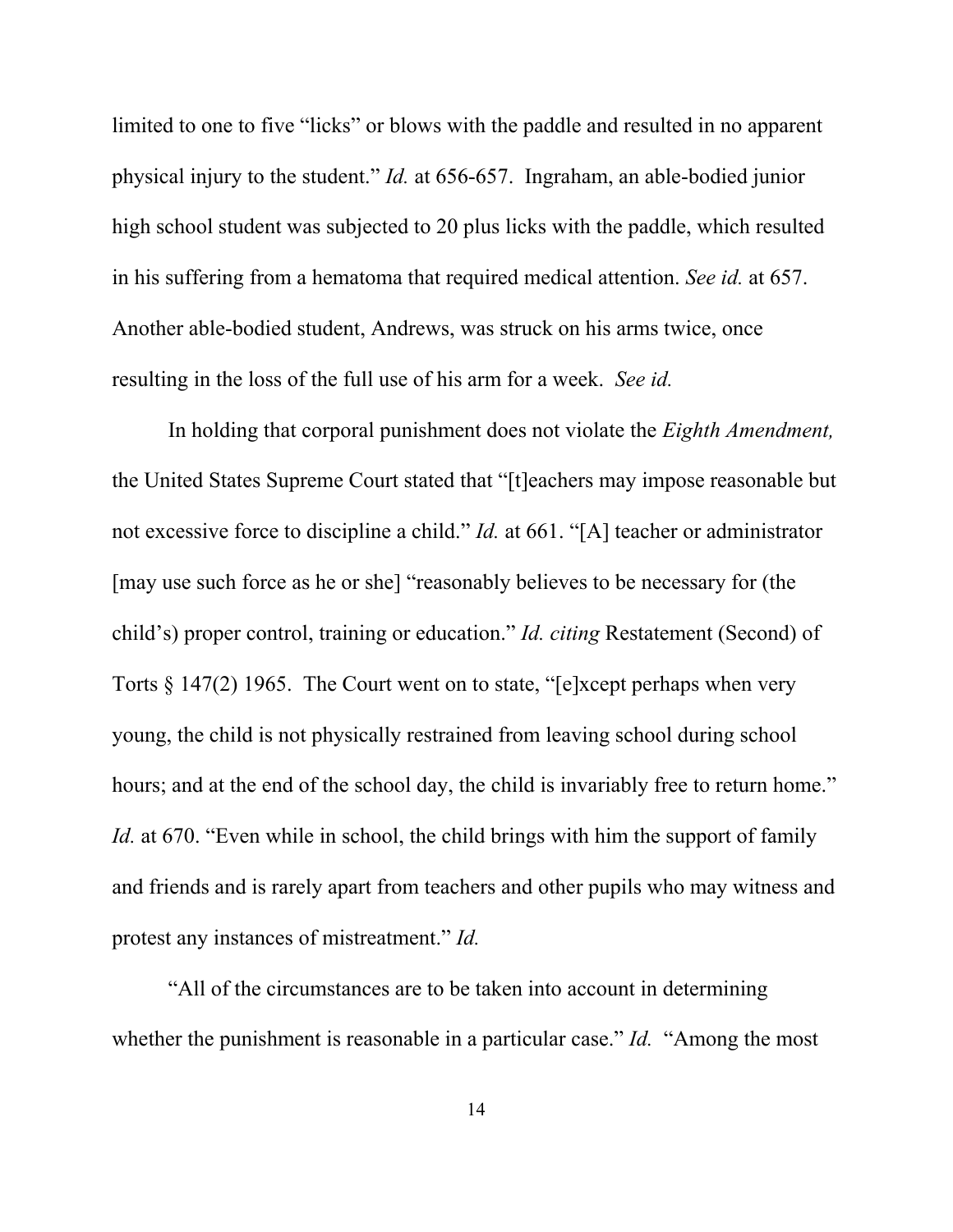important considerations are the seriousness of the offense, the attitude and past behavior of the child, the nature and severity of the punishment, the age and strength of the child, and the availability of less severe but equally effective means of discipline." *Id.* "Public school teachers and administrators are privileged at common law to inflict only such corporal punishment as is reasonably necessary for the proper education and discipline of the child; any punishment going beyond the privilege may result in both civil and criminal liability." *Id.* at 6**7**0. The issue here are Spriggle's actions of going beyond the contours of corporal punishment. No party is defending by arguing that what Spriggle did to K.H. was within the realm of allowable corporal punishment. Thus, we need to understand what state actions exceed the allowable limits.

In 1995, in distinguishing the contours of *Ingraham* from a prisoner's civil rights claim, the Supreme Court explained that *"Ingraham* [] addressed the rights of schoolchildren to be free from arbitrary corporal punishment." *Sandin v. Conner*, 515 U.S. 472, 485, 115 S. Ct. 2293, 132 L. Ed. 2d 418 (1995). "Although children sent to public school are lawfully confined to the classroom, arbitrary corporal punishment represents an invasion of personal security to which their parents do not consent when entrusting the educational mission to the state." *Id.* 

Eleven years after *Ingraham*, in *DeShaney v. Winnebago County Dep't of*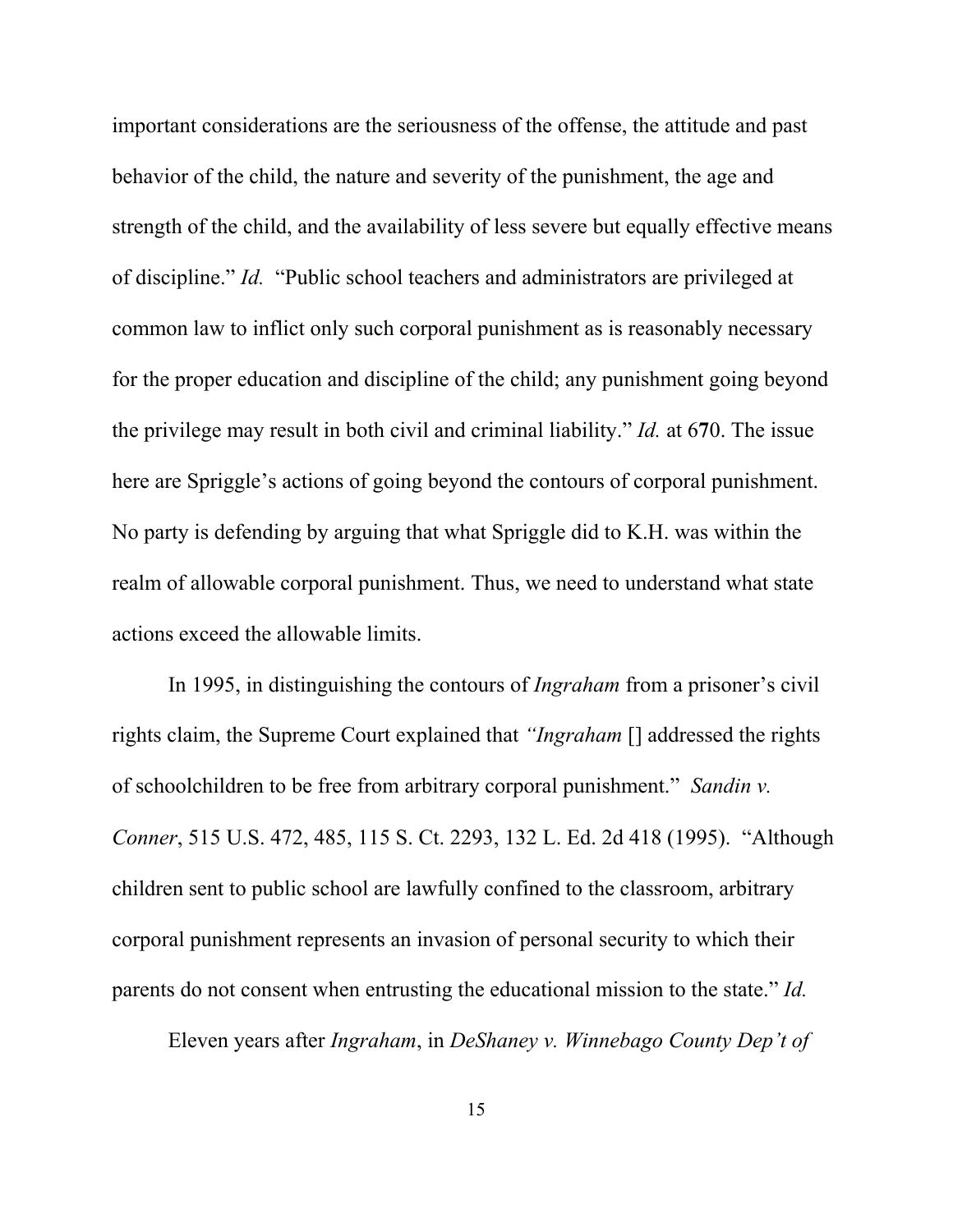*Social Services*, the United States Supreme Court held that the substantive due process clause does not confer an affirmative duty on government employees to protect those not in their custody. 489 U.S. 189, 109 S. Ct. 998, 103 L. Ed. 2d 249 (1988). Joshua DeShaney was a four-year-old boy who was beaten so badly while in his father's custody that he was permanently brain damaged. *Id.* at 193. Although the child protective services agency was aware of prior abuse and had visited the home several times after complaints from the child's mother, the father's girlfriend and emergency room employees, the Supreme Court held that the social services agency was not liable to the child as "the harms Joshua suffered occurred not while he was in the State's custody, but while he was in the custody of his natural father, who was in no sense a state actor." *Id.* at 202.

*DeShaney* was instructive to the lower courts, both in what did not say and in what it did say. The last line of the above paragraph was extrapolated by the Circuit Courts to recognize a claim if the state acted to create the plaintiff's danger or made him more vulnerable to it. The Third Circuit Court of Appeals first discussed the claim in *D.R. v. Middle Bucks Area Vocational Technical School*, although they did not find that the facts of that case rose to the level of a state created danger. 972 F.2d 1364 (3d Cir. 1992). The state-created danger theory of liability was predicated upon the states' affirmative acts that exposed plaintiffs to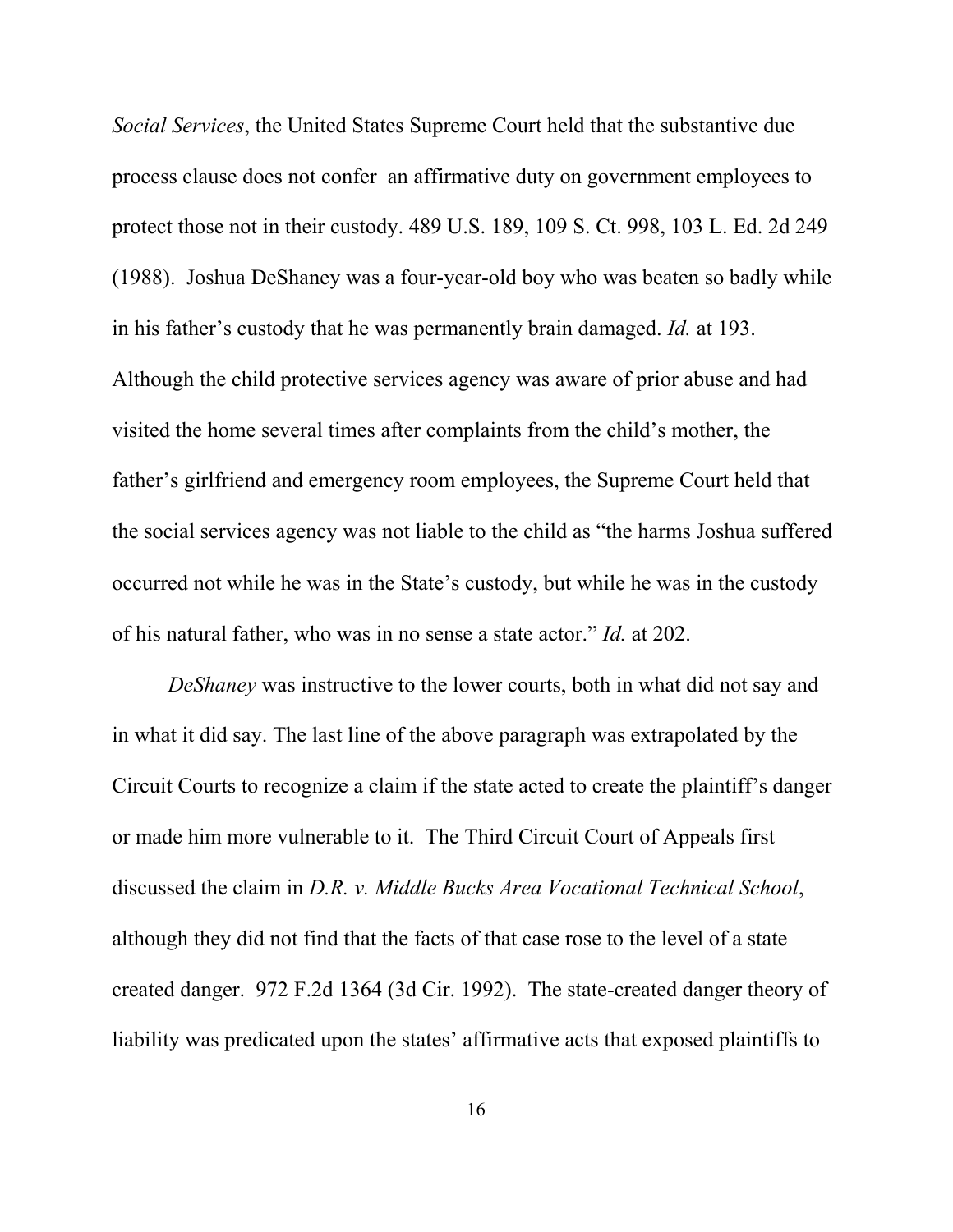danger. *Id.* at 1374.

Subsequently, in *Kneipp v. Tedder*, the Third Circuit Court of Appeals first found a "factual background [that] support[ed] a finding that state actors created a danger which deprived an individual of her *Fourteenth Amendment* right to substantive due process." 95 F.3d 1199 (3d Cir. 1996). In an earlier case the Third Circuit suggested a four-part test for applying the state created danger theory, and that four-part test, although it has been refined and modified through the years, remains known as the *Kneipp* test. The elements as defined by *Kneipp* were:

(1) the harm ultimately caused was foreseeable and fairly direct; (2) the state actor acted in willful disregard for the safety of the plaintiff; (3) there existed some relationship between the state and the plaintiff; (4) the state actors used their authority to create an opportunity that otherwise would not have existed for the third party's crime to occur.

*Id.* at 1208. This same basic framework remains the law today (and at the time of the events at question in this action), with some refinement.

Over the years the Third Circuit has further refined each of these four elements as follows:

*Element 1 - The harm ultimately caused was foreseeable and fairly direct.*

The first element "requires that the harm ultimately caused was a foreseeable and a fairly direct result of the state's actions." *Morse v. Lower Merion School District*, 132 F.3d 902, 908 (3d Cir. 1997).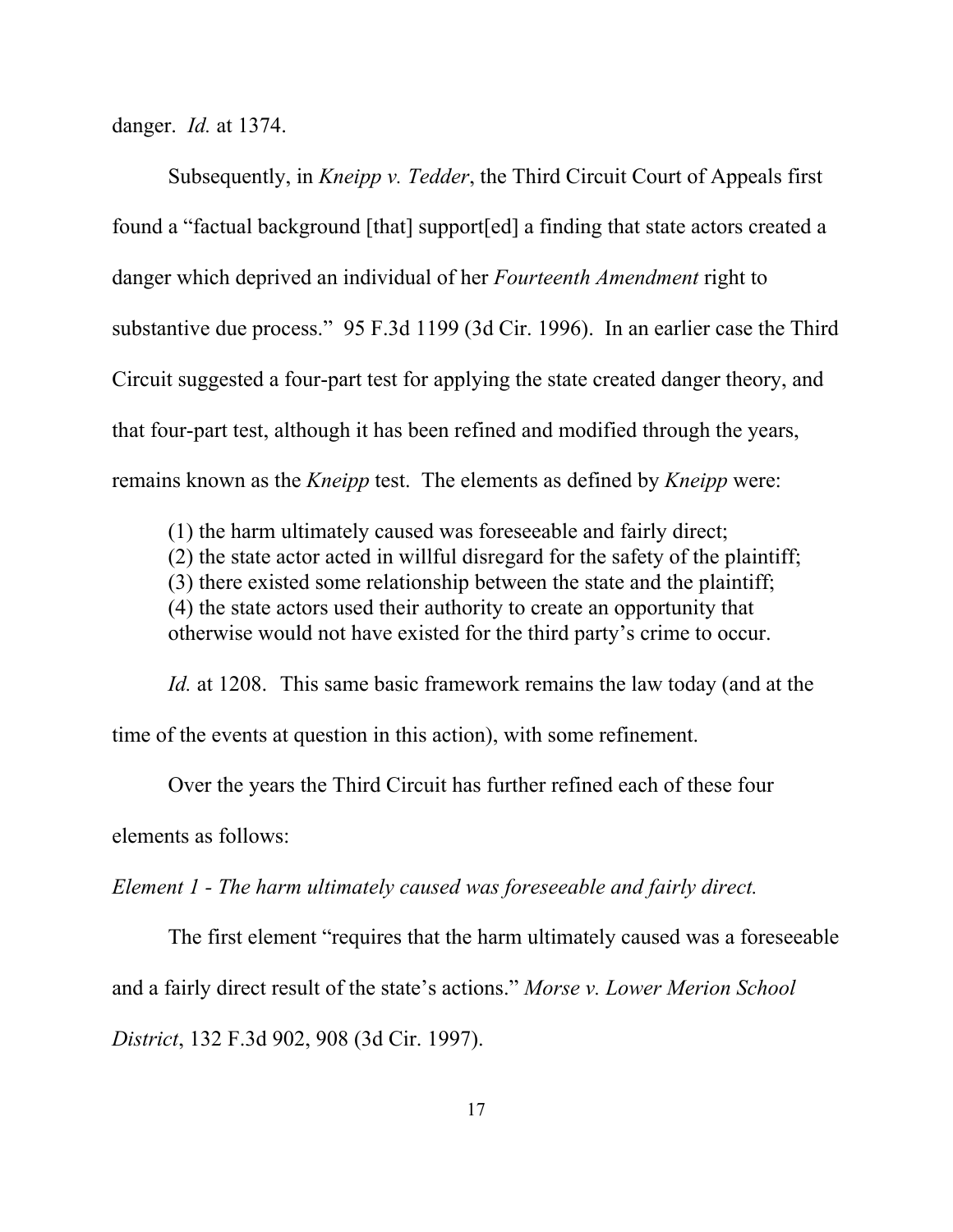*Element 2 - A state actor acted with a degree of culpability that shocks the conscience;* 

The Third Circuit expanded the second element to include a "conscience shocking" test after the United States Supreme Court clarified the standard of culpability on the part of law enforcement for violating substantive due process in a pursuit case. *City of Sacramento v. Lewis*, 523 U.S. 833, 118 S. Ct. 1708, 140 L. Ed. 1043 (1997). The Supreme Court wrote, "[w]e have emphasized time and again that "t[he touchstone of due process is protection of the individual against arbitrary action of government." *Id.* at 845 (internal citations omitted). "Our cases dealing with abusive executive action have repeatedly emphasized that only the most egregious official conduct can be said to be "arbitrary in the constitutional sense."" *Id.* at 846 (internal citations omitted). "To this end, for half a century now we have spoken of the cognizable level of executive abuse of power as that which shocks the conscience." *Id.* "While the measure of what is conscience shocking is no calibrated yard stick, it does, as Judge Friendly put it, "poin[t] the way." *Id.* (internal citations omitted). "It should not be surprising that the constitutional concept of conscience shocking duplicates no traditional category of common-law fault, but rather points clearly away from liability, or clearly toward it, only at the ends of the tort law's spectrum of culpability." *Id.* at 848. "Thus, we have made it clear that the due process guarantee does not entail a body of constitutional law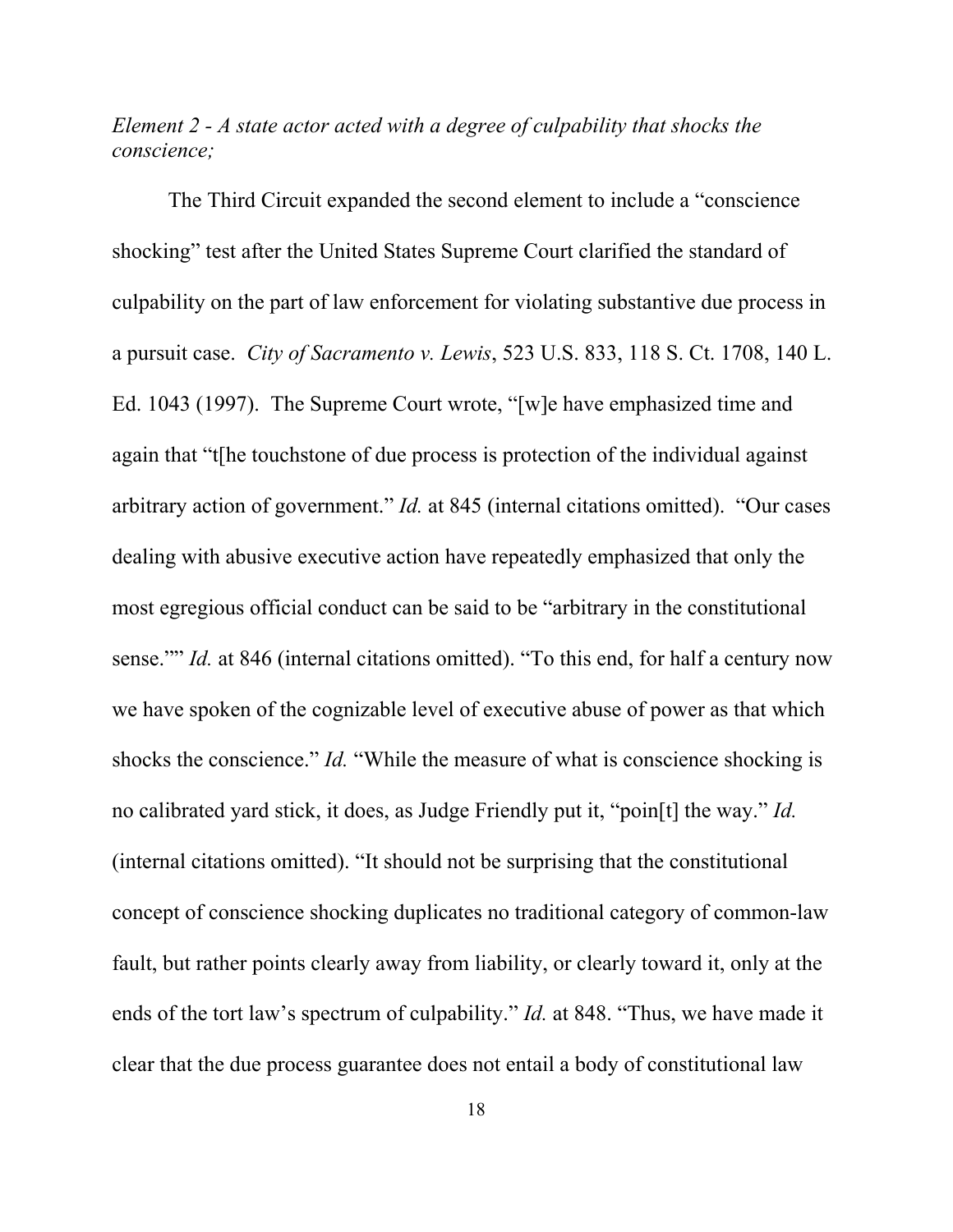imposing liability whenever someone cloaked with state authority causes harm."

*Id.* "[We] have held that the Constitution does not guarantee due care on the part of state officials; liability for negligently inflicted harm is categorically beneath the threshold of constitutional due process." *Id.* at 849 (internal citations omitted). "It is, on the contrary, behavior at the other end of the culpability spectrum that would most probably support a substantive due process claim; conduct intended to injure in some way unjustifiable by any government interest is the sort of official action most likely to rise to the conscience-shocking level." *Id.* (internal citations omitted). "Whether the point of the conscience shocking is reached when injuries are produced with culpability falling within the middle range, following from something more than negligence but "less than intentional conduct, such as recklessness or ''gross negligence.'" *Id.* (internal citations omitted). "To be sure, we have expressly recognized the possibility that some official acts in this range may be actionable under the *Fourteenth Amendment*, and our cases have compelled recognition that such conduct is egregious enough to state a substantive due process claim []." *Id.* "Rules of due process are not, however, subject to mechanical application in unfamiliar territory." *Id.* at 850. "Deliberate indifference that shocks in one environment may not be so patently egregious in another, and our concern with preserving the constitutional proportions of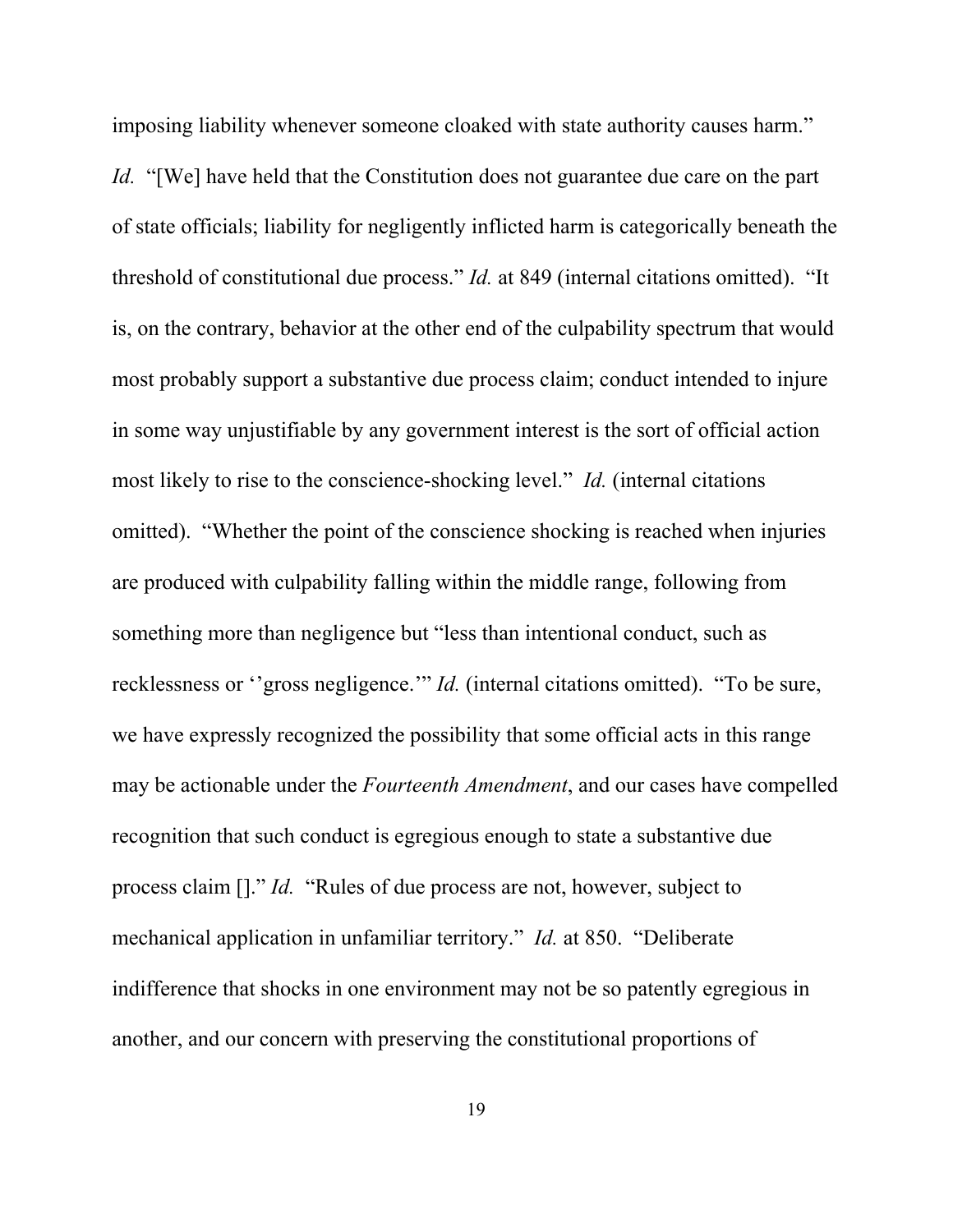substantive due process demands an exact analysis of circumstances before any

abuse of power is condemned as conscience shocking." *Id.* It is to be tested by

"an appraisal of the totality of facts in a given case." *Id.* "As the very term

"deliberate indifference" implies, the standard is sensibly employed only when

actual deliberation is practical." *Id.* at 851 (internal citations omitted).

As a result, the Third Circuit developed four elements to determine what is conscience shocking in a school environment.

A) Was there a pedagogical justification for the use of force?; B) Was the force utilized excessive to meet the legitimate objective in this situation?; C) Was the force applied in a good faith effort to maintain or restore discipline or maliciously and sadistically for the very purpose of causing harm?; and D) Was there a serious injury?

*Gottlieb v. Laurel Highlands School District*, 272 F.3d 168, 173 (3d Cir. 2001)*.*

The Third Circuit further explained that the amount of time the state actor has to deliberate is also instructive to determine when his or her actions are conscience shocking. Where an official does not need to make a decision in the heat of the moment, but still must act with some urgency, the mental state necessary is "proof that the defendants consciously disregarded, not just a substantial risk, but a great risk that serious harm would result." *Rivas v. City of Passaic*, 365 F.3d 181, 195-95 (3d Cir. 2004) (internal citations omitted).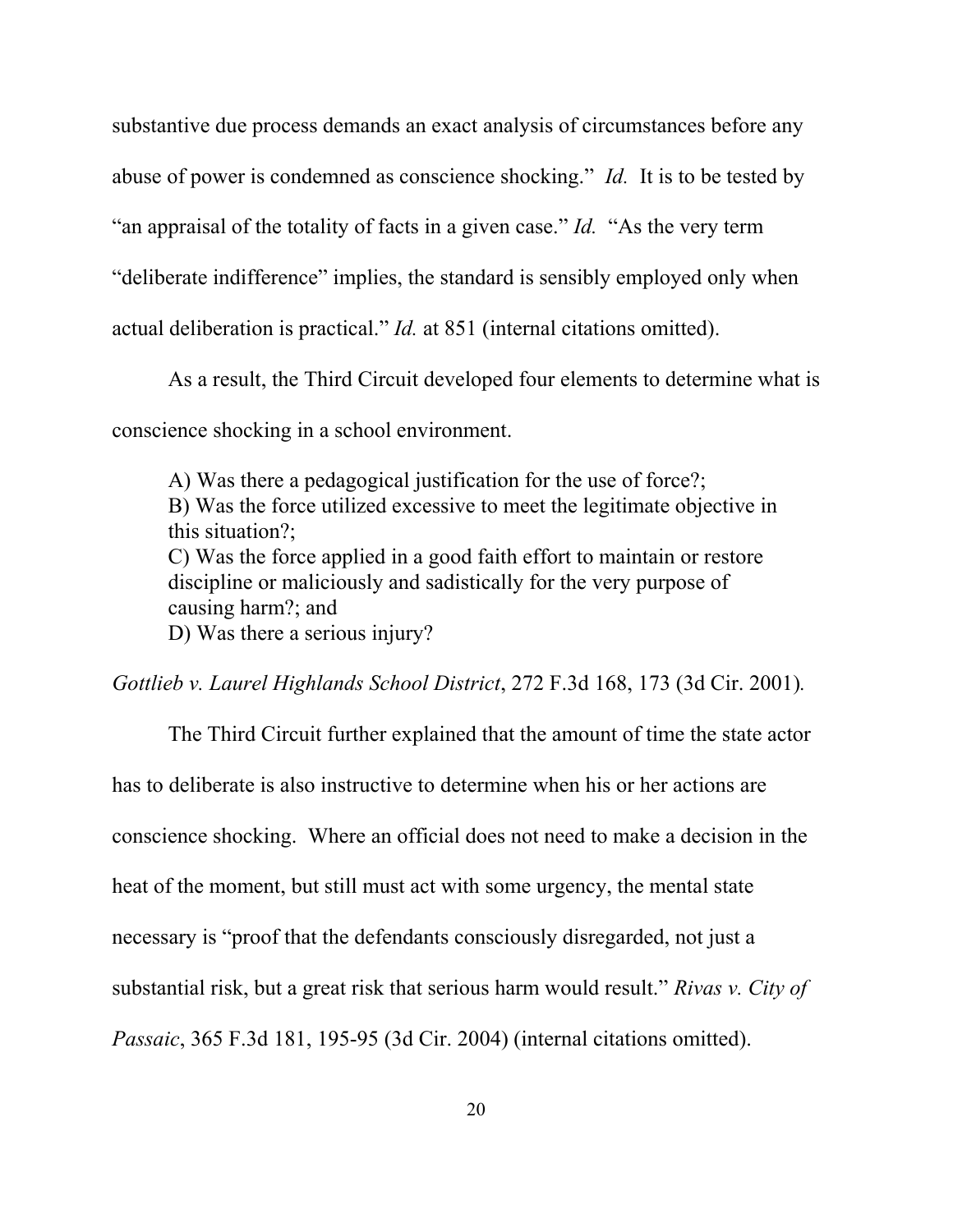*Element 3 - A relationship between the state and the plaintiff existed such that the plaintiff was a foreseeable victim of the defendant's acts, or a member of a discrete class of persons subjected to the potential harm brought about by the state's actions, as opposed to a member of the public in general.* 

*Morse*, *supra,* held that the plaintiff must be a foreseeable victim. 132 F.3d at 912. "[I]t is not enough to show that the state increased the danger of harm from third persons; the § 1983 plaintiff must also show that the state acted with the requisite degree of culpability in failing to protect the plaintiff." *Id.* at 910 (internal citations omitted). "In other words, the state's actions must evince a willingness to

ignore a foreseeable danger or risk." *Id. Element 4* - *A state actor affirmatively used his or her authority in a way that created a danger to the citizen or that rendered the citizen more vulnerable to danger than had the state not acted at all.* 

*Morse*, *supra*, also clarified the fourth element, stating "the dispositive factor appears to be whether the state has in some way placed the plaintiff in a dangerous position that was foreseeable, and not whether the act was more appropriately characterized as an affirmative act or an omission." *Morse*, 132 F.3d at 915. This element asks "whether the state actor used his or her authority to create an opportunity, which otherwise would not have existed, for the specific harm to occur." *Rivas,* 365 F.3d at 197.

The Third Circuit has expanded on and clarified the *Kneipp* test further, in cases cited to by Magistrate Judge Carlson and the parties. Nevertheless, the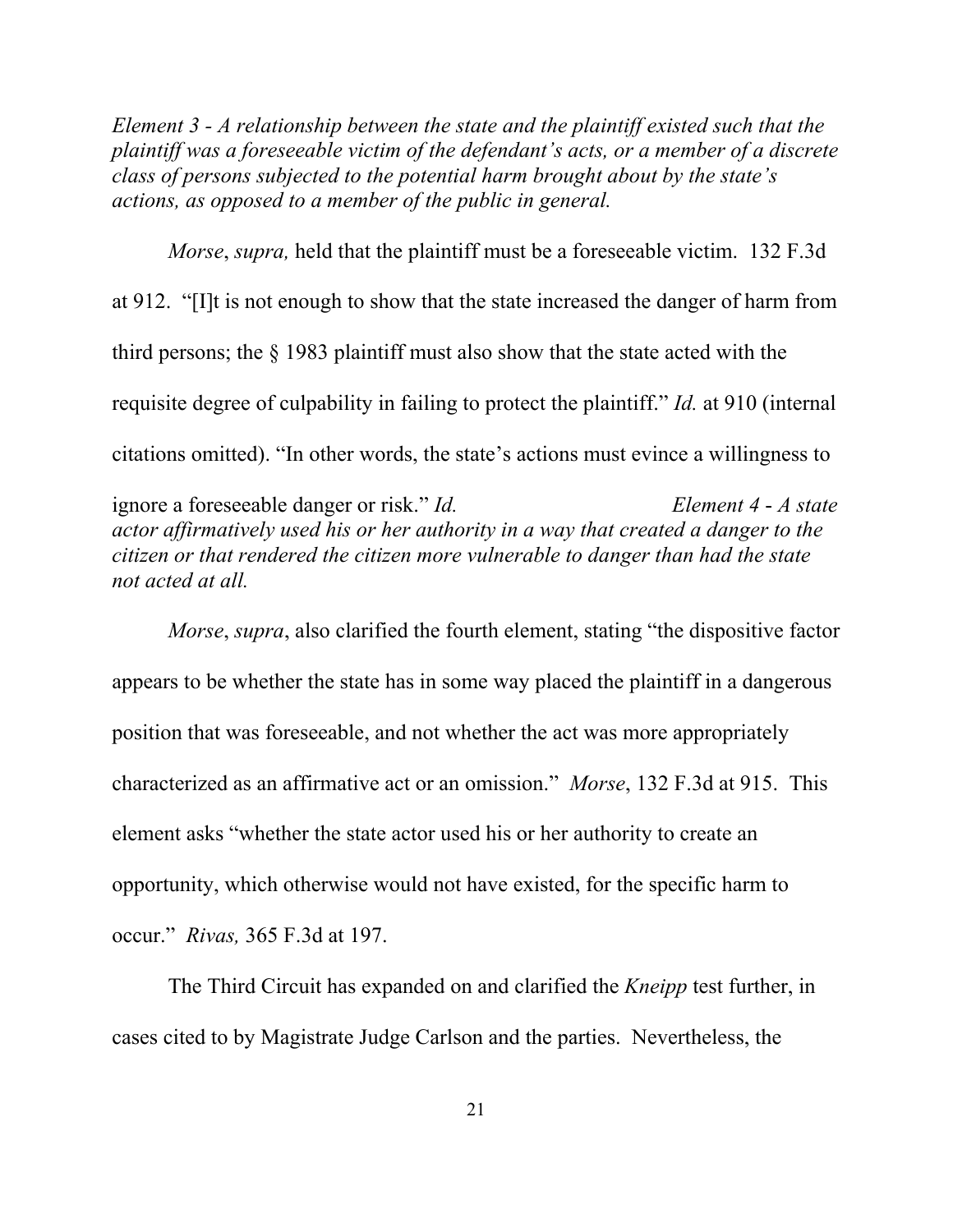remaining Defendants also raise a qualified immunity defense. It is rather disingenuous of Defendants to argue that they are entitled to a qualified immunity defense based on Magistrate Judge Carlson's method of analysis when they themselves argue their defense based on a body of case law that was developed after the time of the events in question. Thus, the undersigned is only considering what was firmly established law during the time of the events in question, namely the 2005-2006 school year, and will disregard the body of case law that the parties cited to with regard to the §1983 claim that had been decided after the time of the events in question.

### **III. DISCUSSION**

## **A. Plaintiffs' First Objection: Issue of Material Fact as to Baker, Barker, Hepfner and Sutter**

In their brief opposing the report and recommendation, plaintiffs agree with Magistrate Judge Carlson that the deliberate indifference test from *Lewis, supra*, is the correct standard to apply, but argue that he came to the incorrect conclusion as to these four defendants. Pl.'s Objections, February 21, 2013, ECF No. 132. Specifically, plaintiffs argue that Magistrate Judge Carlson overlooked conflicting evidence on material facts and that he also erred by concluding that the three classroom aides and Sutter reported the abuse of K.H. in a timely fashion.

According to Magistrate Judge Carlson, it is undisputed that Baker, Barker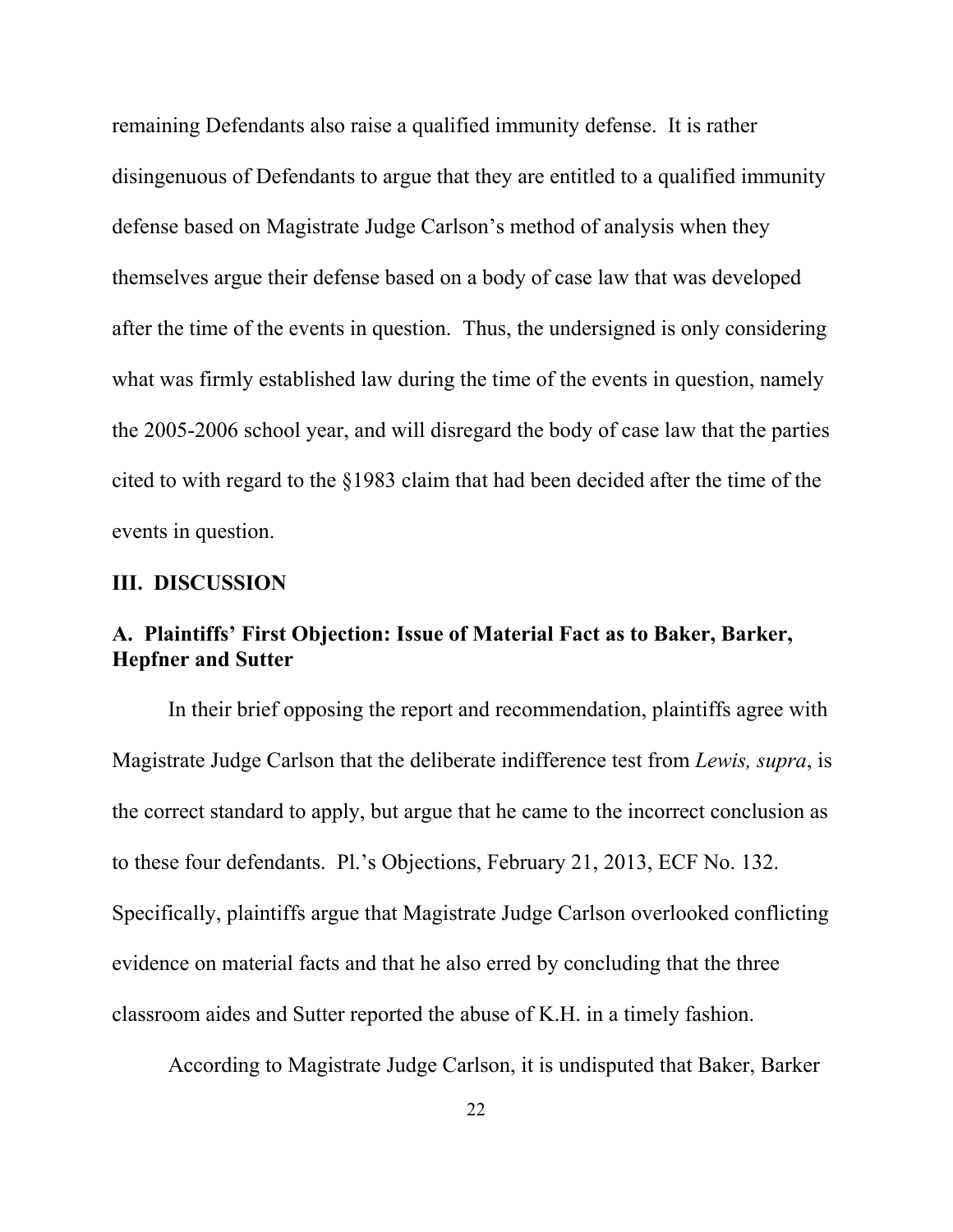and Hepfner all "reported their concerns about Spriggle's conduct to officials with

the school district and the intermediate unit." Report and Recommendation, ECF

No. 130 at 42.

In October or November 2005, Baker [along with Barker] informed Sutter, that Heather Spriggle was bending students' arms, pulling their hair, and bending their fingers...Baker reported to Mancia, Watt, and Morgan that [she] continued to be concerned about the way in which Spriggle was treating her students.

Report and Recommendation, ECF No. 130 at 44-45.

Jeanette Barker testified that in October or November 2005, she and Sandra Baker informed Ken Sutter, that Heather Spriggle was bending students' arms, pulling their hair, and bending their fingers, which alarmed the aides. Following the end of the school year...Barker, felt compelled to resign. In doing so, she wrote a letter to officials with the intermediate unit, the superintendent, and members of the Northern Potter School District in which she made a number of allegations about Spriggle's unprofessional conduct, and her alleged mistreatment of students, among other matters. After writing this letter, Barker called Celeste H[amilton] to inform her about [Barker's] resignation, and to inform [Hamilton] personally about [Barker's] concerns over how K.H. had been treated during the school year

Report and Recommendation, ECF No. 130 at 9-10; 44-45 (internal citations

omitted).

Crystal Hepfner, who began as a teacher's aide in Spriggle's classroom in October 2005, claims that she first reported her concerns to Anthony Watt in November 2005, approximately one month after joining the classroom, although it is not clear whether Hepfner was merely reporting verbal absue at that time and withholding of food from K.H., or whether she had also observed pinching and other physical abuse at this time.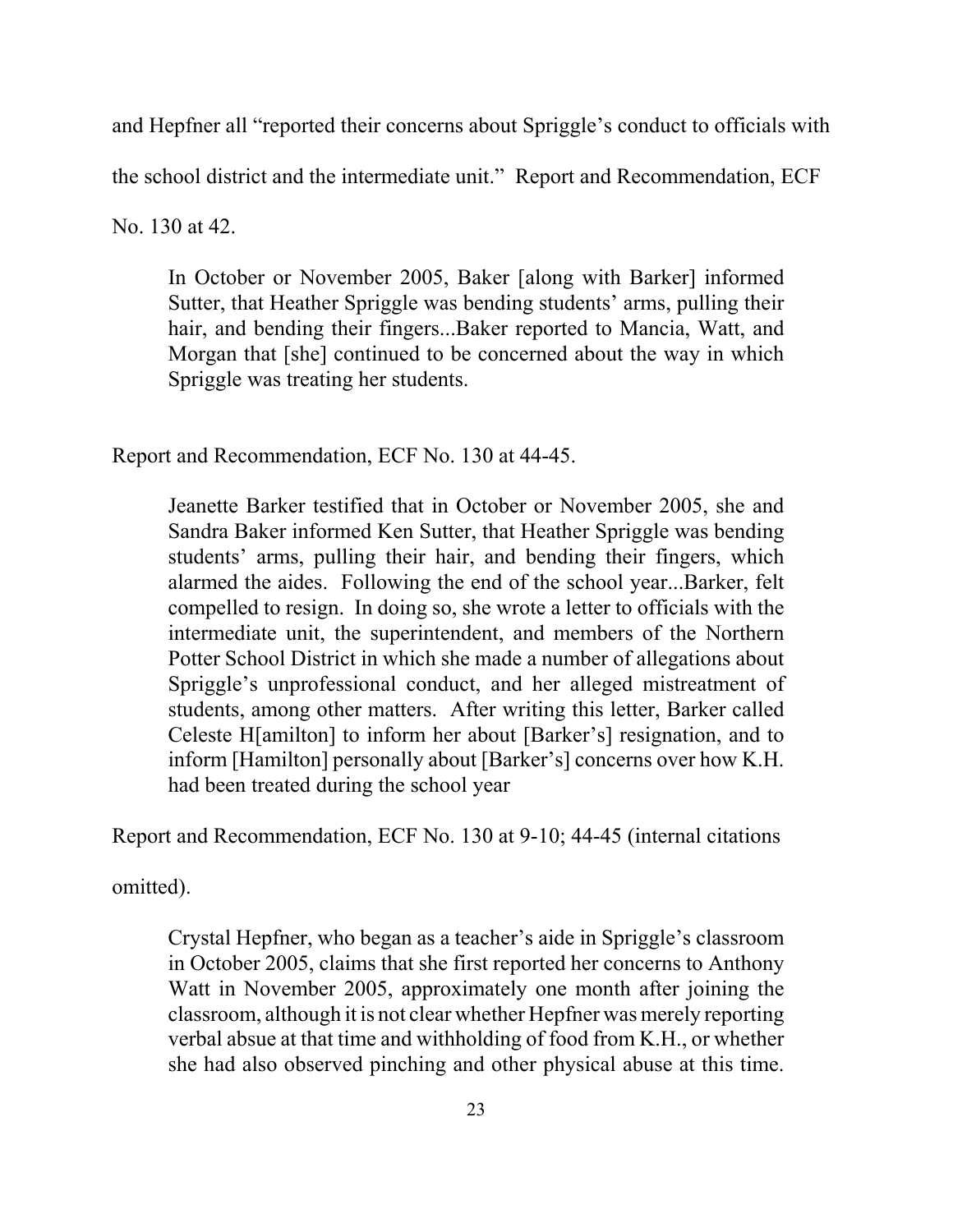Hepfner testified that notwithstanding this report, she felt that nothing happened as the result of this meeting with Anthony Watt. Hepfner also testified that she became further concerned about student abuse by Spriggle, and brought their concerns to the attention of Michael Morgan, and with both Ronald Mancia and Anthony Watt in February 2006. During her meting at this time with Mancia and Watt, Hepfner informed these officials that Spriggle had bent K.H.'s finger painfully, that she engaged in name calling of the students, that she pinched and twisted her pupils' skin, that Spriggle had struck a child, that she had thrown K.H. into a cubby area, and that she generally conducted herself like "a bully" in the classroom."

Report and Recommendation, ECF No. 130 at 43-44 (internal citations omitted).

It is also undisputed that

[T]wo of the aides informed [Ken Sutter] about their concerns in November 2005, [he] promptly notified Ronald Mancia about the aides' report to him...Armed with this information, Sutter promptly advised Ronald Mancia about what Baker and Barker had told him, and Mancia acknowledged during his deposition testimony that Sutter had informed him about the alleged incidents involving Spriggle's treatment of the children in her classroom...Sutter had no supervisory responsibilities with respect to Spriggle.

Report and Recommendation, ECF. No. 130 at 41-42; 44-46.

Plaintiffs assert that Hepfner was deliberately indifferent and consciously

disregarded the risk of harm to K.H. because she noticed th harm to K.H. in

October or November of 2005 but did not report one incident to Watt until

November of 2005 and did not report the bulk of the abuse until February 2006 to

Morgan, Mancia and Watt. Watt disputes that Hepfner told him of any abuse in

November 2005, that he was not advised of any of the incidents until February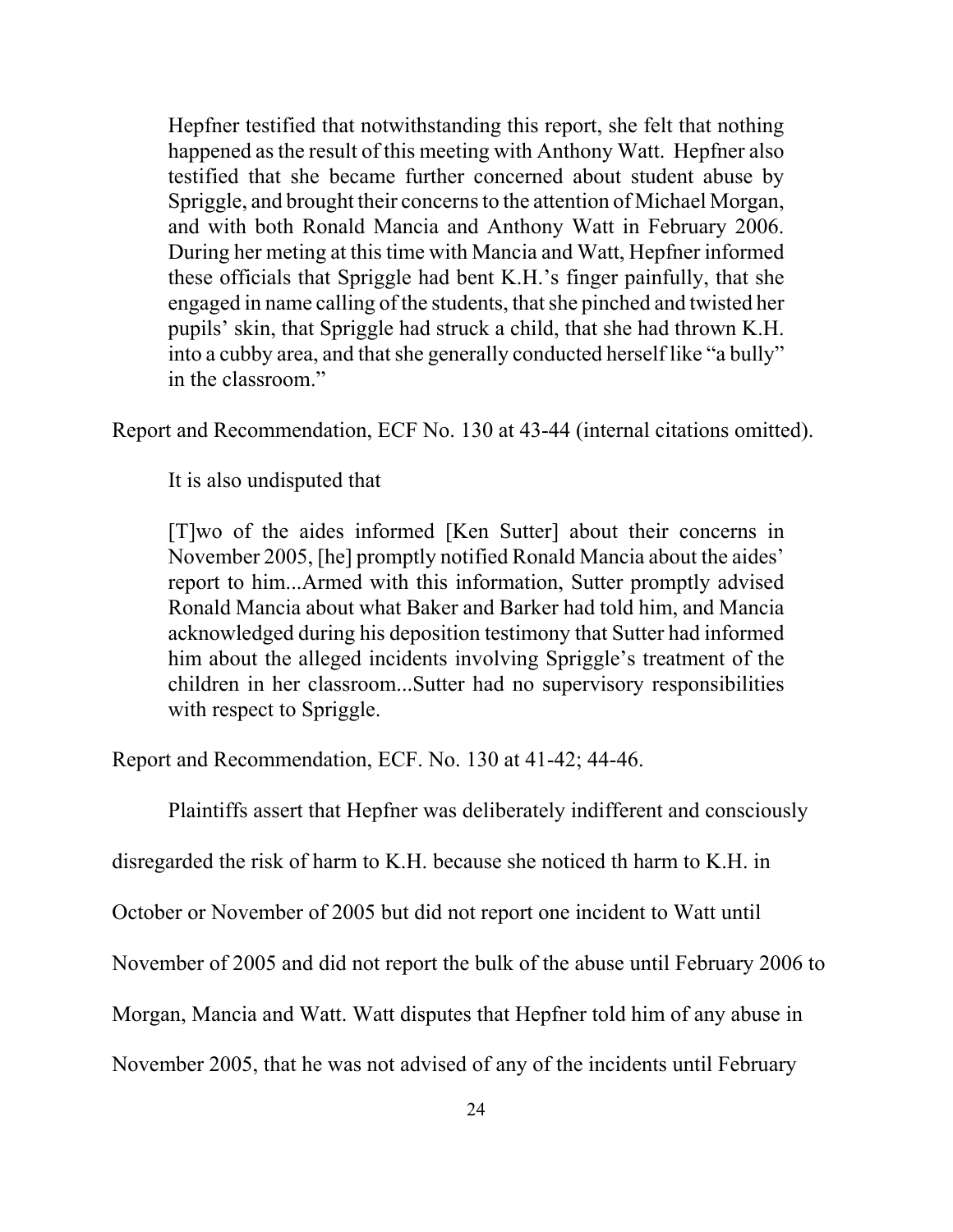2006. Plaintiffs further argue that Baker and Barker were deliberately indifferent and consciously disregarded the risk of harm to K.H. because they did not report the abuse until February 2006. Plaintiffs also assert that Sutter was deliberately indifferent and consciously disregarded the risk of harm to K.H. because he claims he reported the abuse to Mancia, who denies this.

Plaintiffs' argument with respect to the three teachers aides can be summarized as follows. Plaintiffs believe Hepfner, Baker and Barker should be found to be deliberately indifferent by this Court because they did not immediately report the abuse by Spriggle pursuant to Pennsylvania's mandatory reporter law. An alleged failure to act pursuant to Pennsylvania's statutes does not, however, automatically give rise to a Constitutional violation under § 1983. *See, e.g., D.R. v. Middle Bucks Area Vocational Technical School,* 972 F.2d 1364, (3d Cir. 1992) (failure to report abuse pursuant to 23 Pa.C.S.A. §§ 6311 and 6312 is insufficient to state a § 1983 claim - § 1983 liability arises only from a violation of federal statutory or constitutional rights under color of state law); *and see Brown v. Grabowski*, 922 F.2d 1097, 1116 (3d Cir. 1990) (police officer's failure to advise a domestic abuse victim of her rights under New Jersey's Domestic Violence Act did not amount to a Constitutional violation).

Although Hepfner, Baker and Barker did not act immediately, the abuse was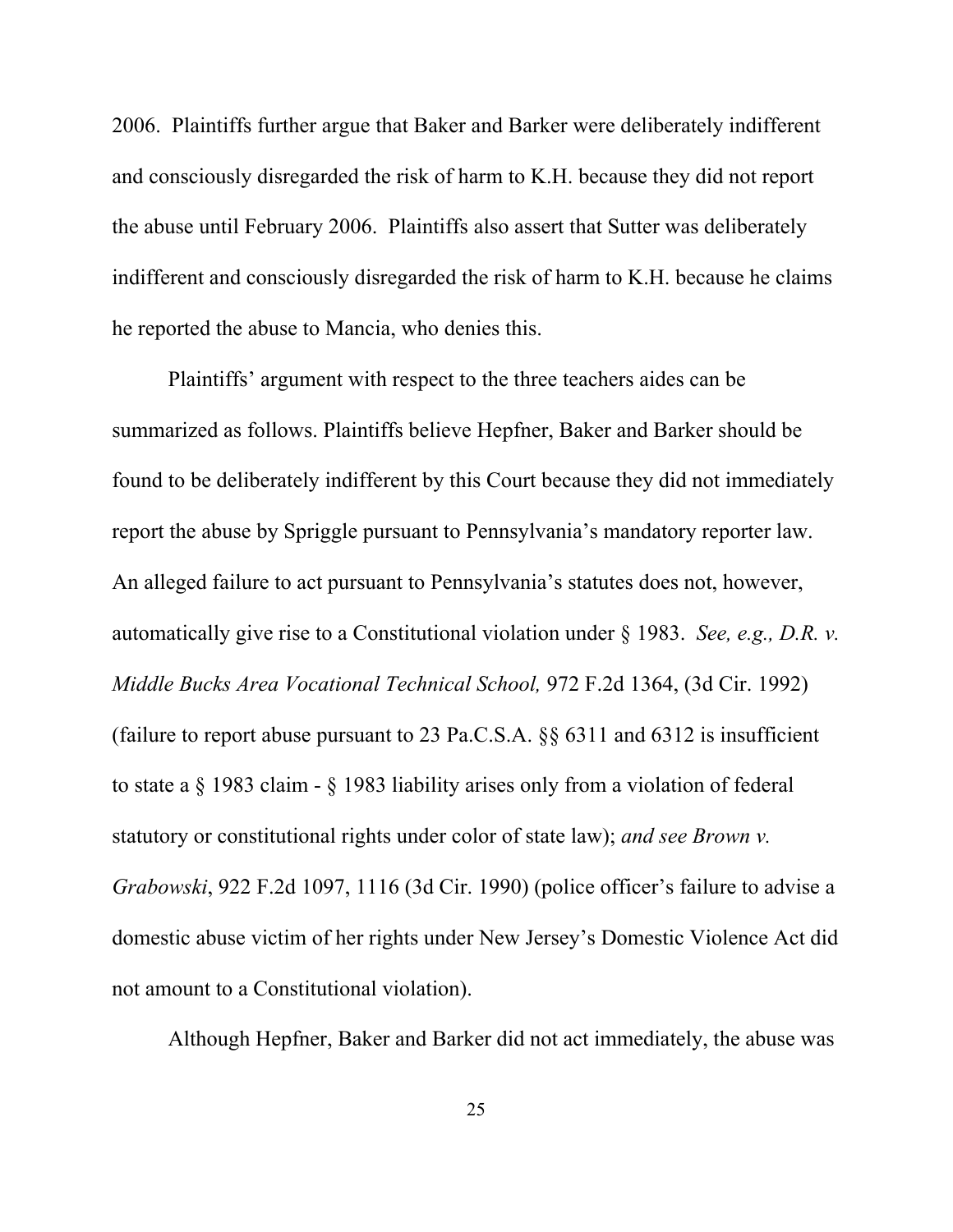not patently past the level of acceptable corporal punishment, at least immediately; one instance of abuse may have been found to be acceptable corporal punishment. It was actually the repeated nature of the unnecessary abuse of a voiceless young man over the passage of time that caused this case to rise to the level of conscience shocking behavior.

In hindsight, the teacher's aides could have spoken up sooner. But they certainly did not act with deliberate indifference to K.H. All three were subordinate to Spriggle and could not control how she managed her students. Because of their subordinate positions, all three went to those whom they did believe to be superior to Spriggle in terms of position of authority within the school system. Barker even went so far as to disobey the direct orders of her superiors and blew the whistle, so to speak, to K.H.'s mother.

The three women may not have acted with sufficient speed to satisfy plaintiffs, but their lack of swiftness certainly does not rise to the level of deliberate indifference. Their repeated reporting to their superiors actually indicates the opposite - that they believed there was a risk of harm to K.H. and that they attempted, multiple times, to report it to those they thought were in a position of power to stop Spriggle's abuse of K.H.

Sutter argues that his involvement does not rise to the level of conscience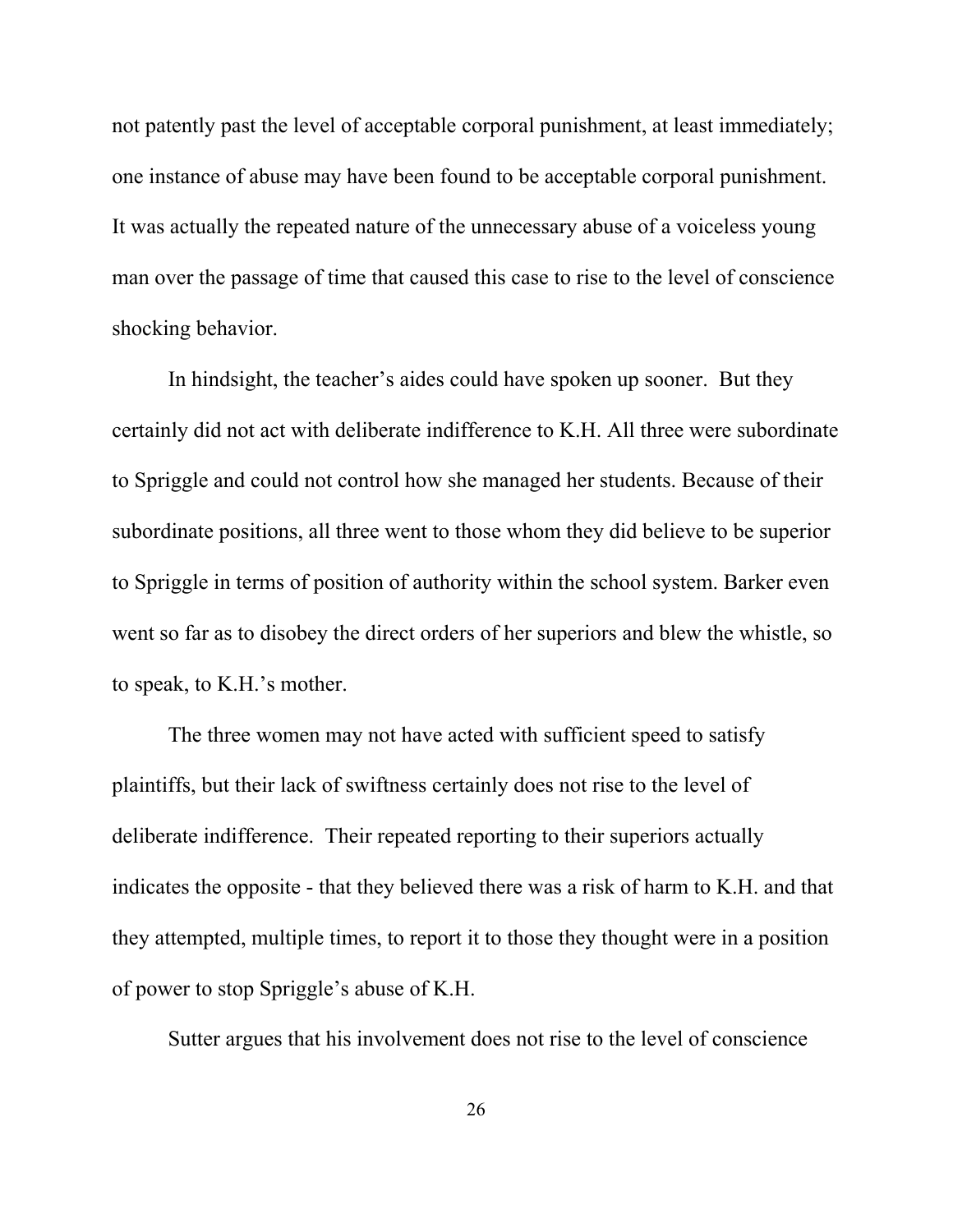shocking behavior. It is undisputed that he was approached one time, early on in the school year. While Sutter claims that he immediately told Mancia, however Mancia disputes this and argues that he was only first made aware of the abuse in February 2006. Once again, even if the disputed fact is resolved in plaintiff's favor, and Sutter did neglect his duties as a mandatory reporter under Pennsylvania law, Magistrate Judge Carlson was correct in determining that this did not rise to a conscience shocking constitutional violation. In examining the four part test set forth by the Third Circuit, a reasonable jury would not be able to find that Sutter is liable based on the state created danger theory of liability.

## **B. Plaintiff's Second Objection: Exhaustion of Section 504 of the Rehabilitation Act Claim**

In support of their objections, plaintiffs cite to *Vicky M. v. Northeaster Educational Intermediate Unit*, for the proposition that they did not have to exhaust their Rehabilitation Act claim. 689 F. Supp. 2d 721 (M.D. Pa. 2009) (Caputo, J.). Plaintiffs' reliance on *Vicky M.* is misguided. Although *Vicky M.* does contain a note that that case did not require exhaustion, that sentence is excerpted from a Third Circuit Court of Appeals case in which that court said that no further exhaustion is required of Rehabilitation Act claims beyond what is required by the IDEA. *Jeremy H. v. Mount Leb. Sch. Dist.* 96 F.3d 272, 281-282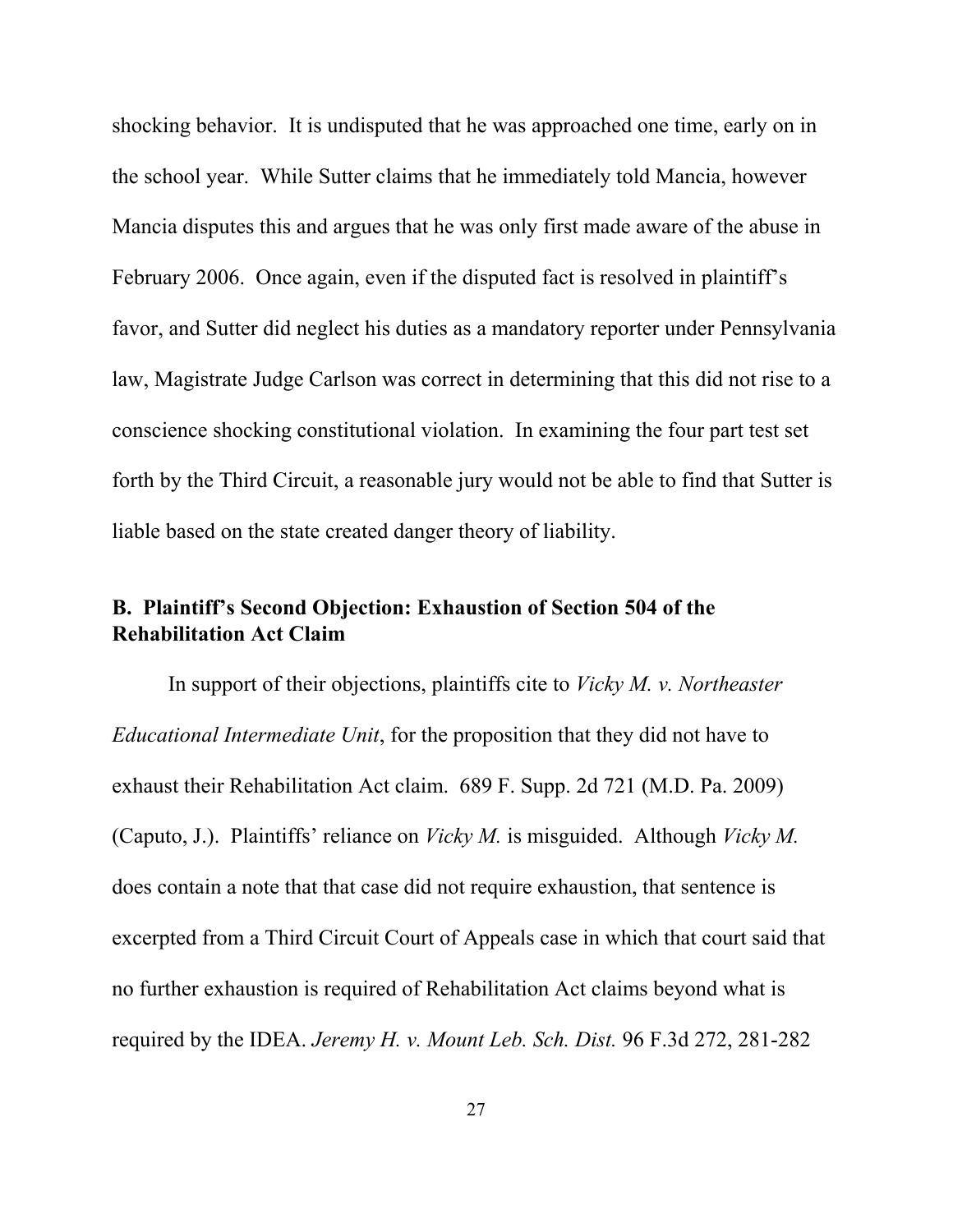(3d Cir. 1996) (overruled on other grounds). The Third Circuit did not say that exhaustion is not required; in fact, the settled law is precisely the opposite.

### **C. Plaintiff's Third Objection: Motion to Supplement**

After the motions for summary judgment were ripe, but not yet disposed of, plaintiffs filed a Motion to Supplement. November 13, 2012, ECF No. 122. Plaintiffs requested leave to supplement their briefs opposing summary judgment to include the Memorandum and Order from the Commonwealth of Pennsylvania's Professional Standards and Practices Commission, which revoked Spriggle's professional educator certification for abusing K.H. and other students. Both Magistrate Judge Carlson and the undersigned have accepted the Motion to Supplement in part, as we have both taken judicial notice of the revocation of Spriggle's professional educator certification.

The Memorandum and Order attached to the motion, ECF No. 122-1, Exhibit 1 at pages 2-6 describes only Spriggle's conduct. Plaintiffs were requesting the motion to supplement to give them the opportunity to investigate further what information the Department of Education has about the other the defendants knowledge of Spriggle's actions.

Magistrate Judge Carlson did not err in denying the motion to supplement. Counts I and III both failed as a matter of law, regardless of the facts.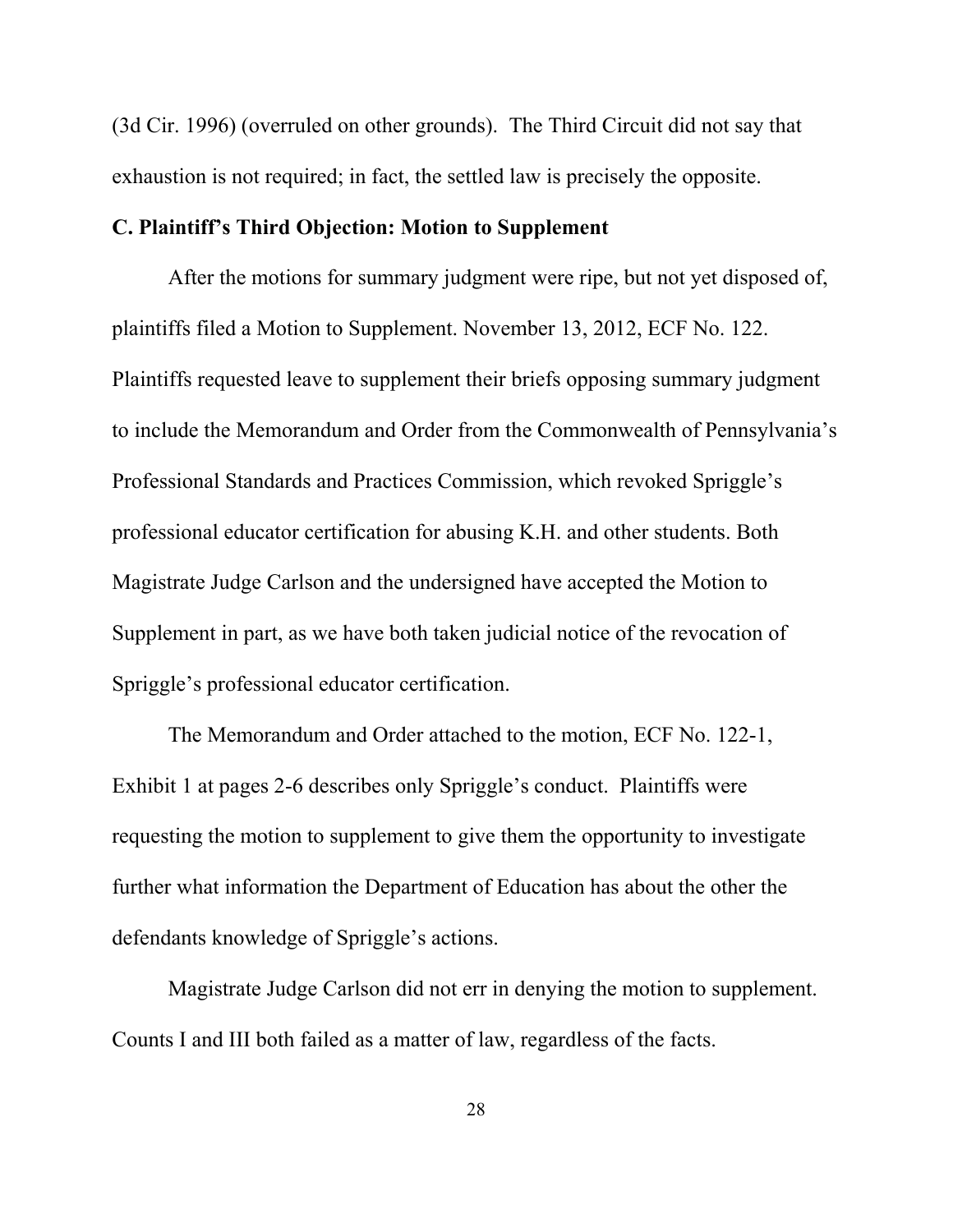Additionally, whatever this report may find will not change the decision of the undersigned regarding Sutter, Smith, Barker, Baker and Hepfner. Any additional facts in the report applicable to Mancia, Watt and Morgan will most likely be admissible at trial regardless.

## **D. Mancia, Watt and Morgan's Objections: Serious Injury to K.H. and Affirmative Acts by These Defendants**

Mancia and Watt argue that the report and recommendation of Magistrate Judge Carlson required only a showing of conscience shocking behavior, and not also a showing of serious injury. It is further advanced that Magistrate Judge Carlson created new constitutional rights and that Mancia and Watt should thus be granted qualified immunity. Additionally, Mancia and Watt argue that there is no evidence showing affirmative acts by Mancia or Watt that increased K.H.'s exposure to danger from Spriggle.

Mancia, Watt and Morgan all misused their authority in such a way that they could be found by a jury to have committed affirmative acts. Mancia instructed the teacher's aides that they were not to contact the parents about the investigation. Mancia and Watt looked into the allegations, with knowledge of prior allegations, and chose to actively suppress the allegations of abuse of K.H. by only placing a letter in the file and sending an interoffice memorandum to staff. Morgan also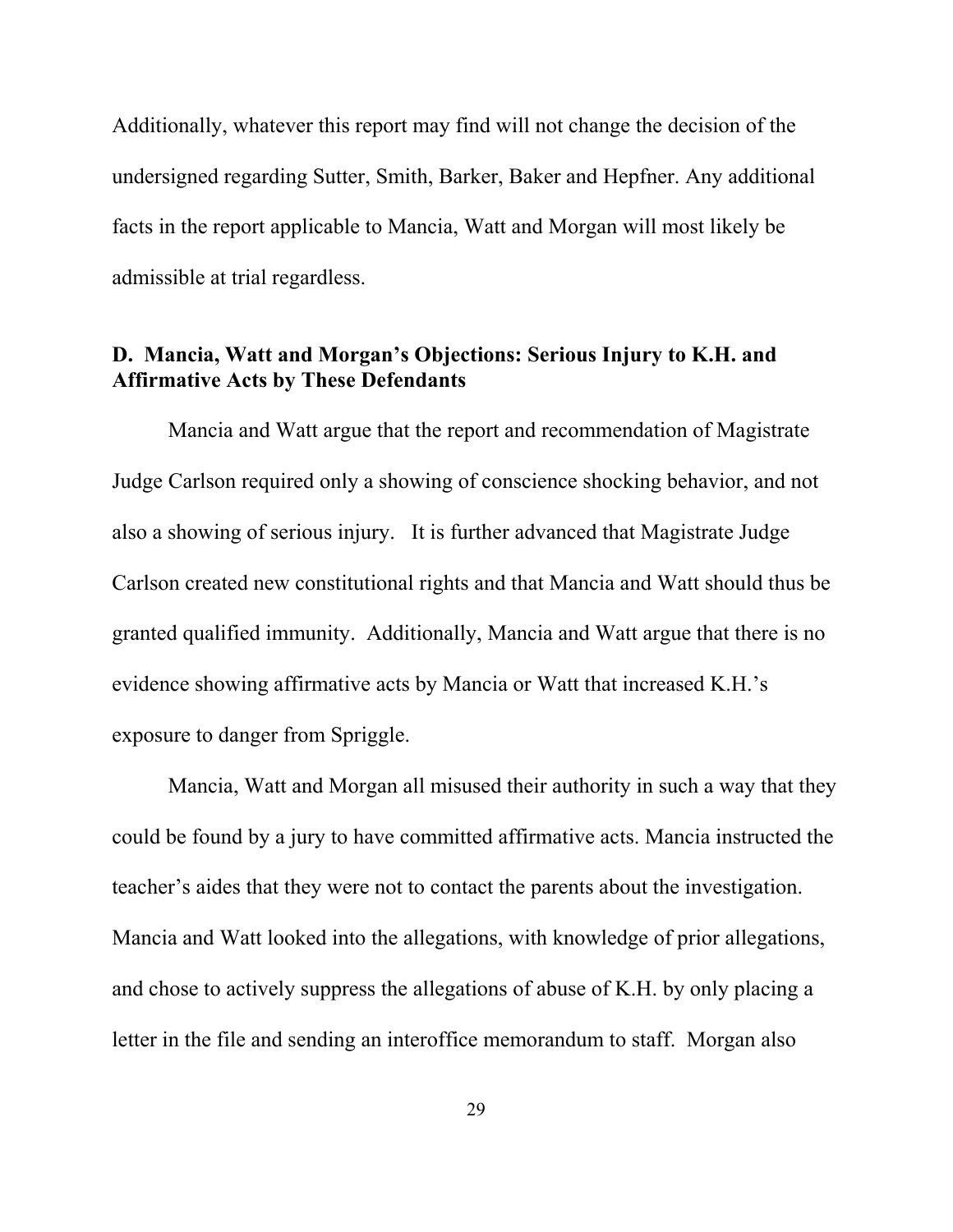actively suppressed the allegations by telling his staff he could not act and as part of the memorandum's directive that alleged abuse should be reported to him and Watt. In other words, the directive from all three was to suppress allegations of abuse by keeping the allegations in house instead of alerting K.H.'s parents or the police.2

 The Court has given considerable thought to the question of whether or not K.H. suffered a serious injury at the hands of Spriggle. The result is so far from either end of the spectrum of obvious decisions, that I believe it is a fact question that must be submitted to a jury.

I find that a reasonable jury could come to the conclusion that there was no serious injury. K.H. did not die, require hospitalization, had no bones broken, nor was he out of school for any length of time due to the abuse by Spriggle. On the other hand, K.H. is not an able-bodied, mature teenager who could report the abuse to his parent or authorities. K.H. was a severely disabled boy who could not speak. K.H.'s only verbalization of the abuse was his ability to scream out in pain. The abuse he suffered at the hands of Spriggle he was forced to endure without

<sup>2</sup> In addition, one or more of the three used their authority to keep Spriggle on the job in the special education classroom. Because the undersigned does not know which of the three had this authority, I am not including it in my analysis, but one or more of the three actively kept a teacher with a history of reports of abuse in a classroom containing students without the ability to protect themselves.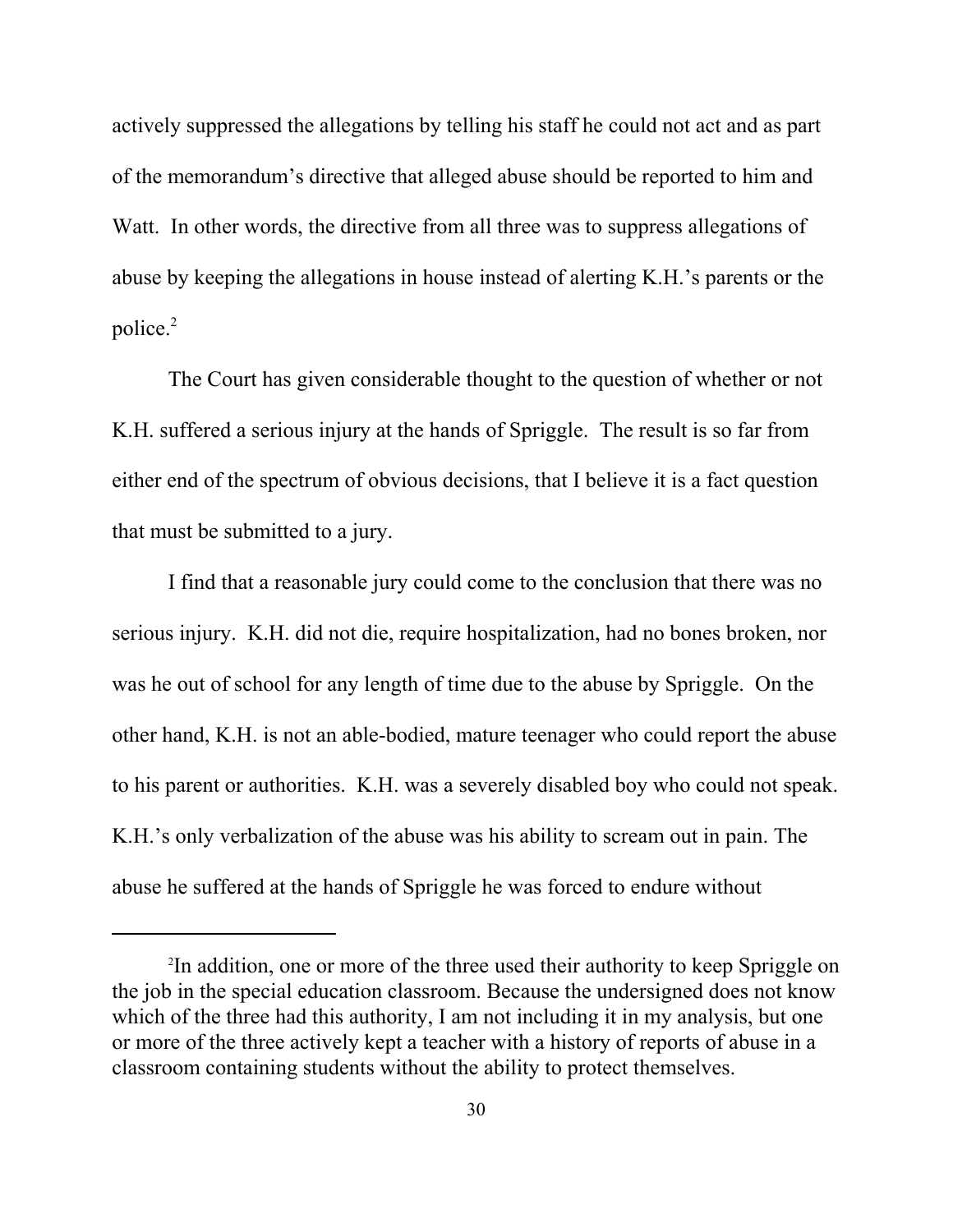recourse. A reasonable jury could certainly come to the conclusion that given the totality of the circumstances and, the repeated, prolonged abuse that K.H. suffered did cause him serious injuries.

As to the assertion that these defendants should be granted qualified immunity based on Magistrate Judge Carlson's report and recommendation, the undersigned respectfully disagrees. *Saucier v. Katz* mandated a two-step analysis concerning qualified immunity: first, taken in the light most favorable to the party asserting the injury, do the facts alleged show the officer's conduct violated a constitutional right; and second whether that right was clearly established. 533 U.S. 194, 201 (2001). "The contours of the right must be sufficiently clear that a reasonable official would understand that what he is doing violates that right." *Id.* at 202. The United States Supreme Court held that *Saucier's* "rigid order of battle" is not a mandatory requirement. *Pearson v. Callahan*, 129 S.Ct. 808 (2009). Lower courts can use their discretion to decide which of the two prongs to consider first. Id. at 818. The Supreme Court has stated that if the law is firmly established, the qualified immunity defense should normally fail because a reasonably competent official should know the law governing his conduct. *Harlow v. Fitzgerald*, 457 U.S. 800, 818-19 (1982).

I believe that I have sufficiently narrowed the holding of Magistrate Judge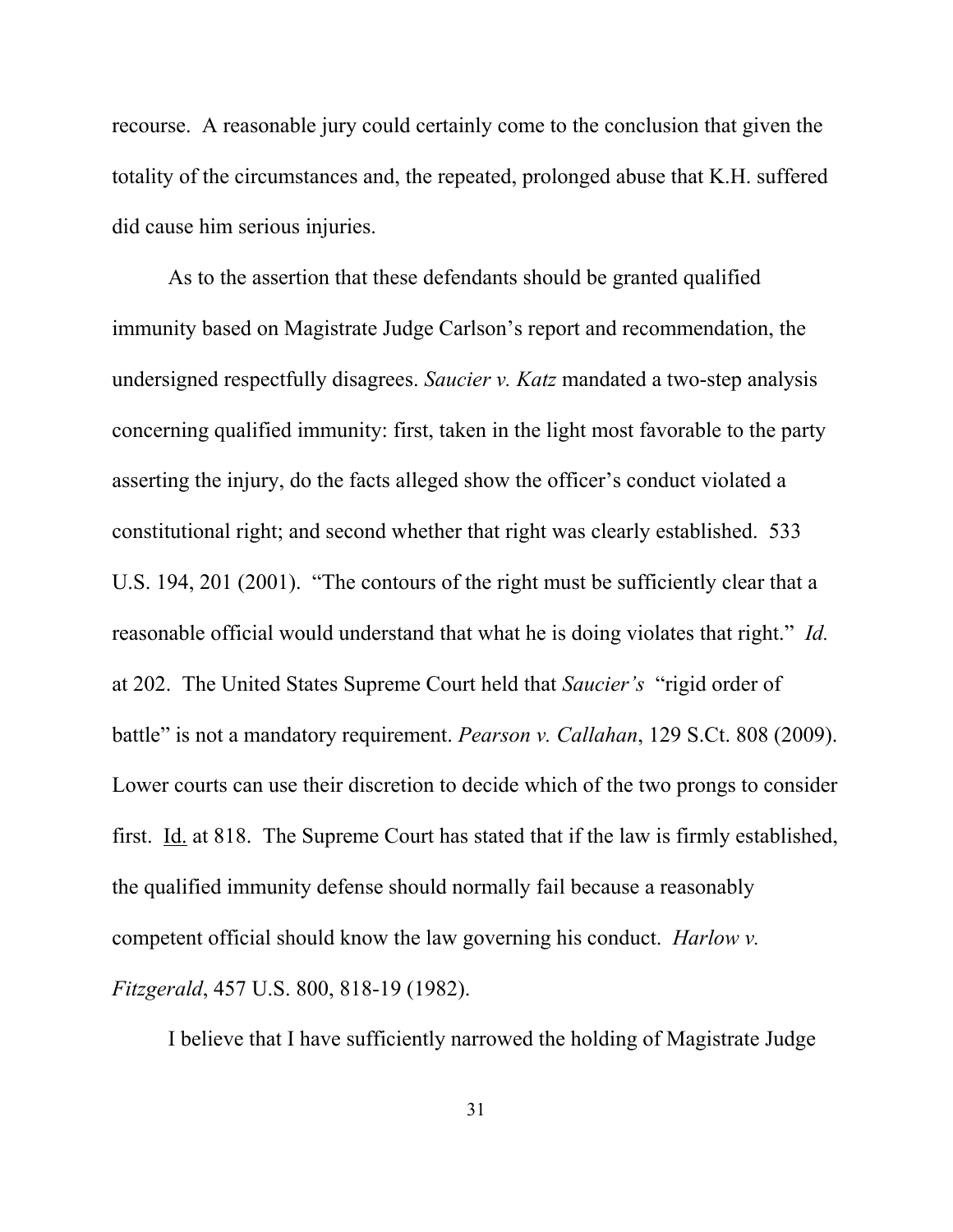Carlson's report and recommendation in such a way that the qualified immunity defense must fail. The law regarding the state created danger theory of liability was firmly established during the time of the events in question. In addition, the undersigned has delineated the acts that each of the three remaining school officials individually committed to sustain an allegation that each individually violated K.H.'s rights. $3$ 

### **IV. CONCLUSION**

The report and recommendation of Magistrate Judge Carlson will be adopted in its entirety.

Plaintiff's Motion to Supplement will be denied.

Counts I and III will be dismissed, as will defendants Highlands

Intermediate Unit 9, the Northern Potter School District, Ken Sutter, Robert Smith,

Jeanette Barker, Sandra Baker and Crystal Hepfner.

A separate Order will issue shortly for purposes of scheduling a telephone

<sup>&</sup>lt;sup>3</sup>Because the denial of a qualified immunity defense will be immediately appealable, I expect defendants to be prepared to discuss on the upcoming conference call whether or not they will be appealing this decision so that a trial date may be fixed accordingly.